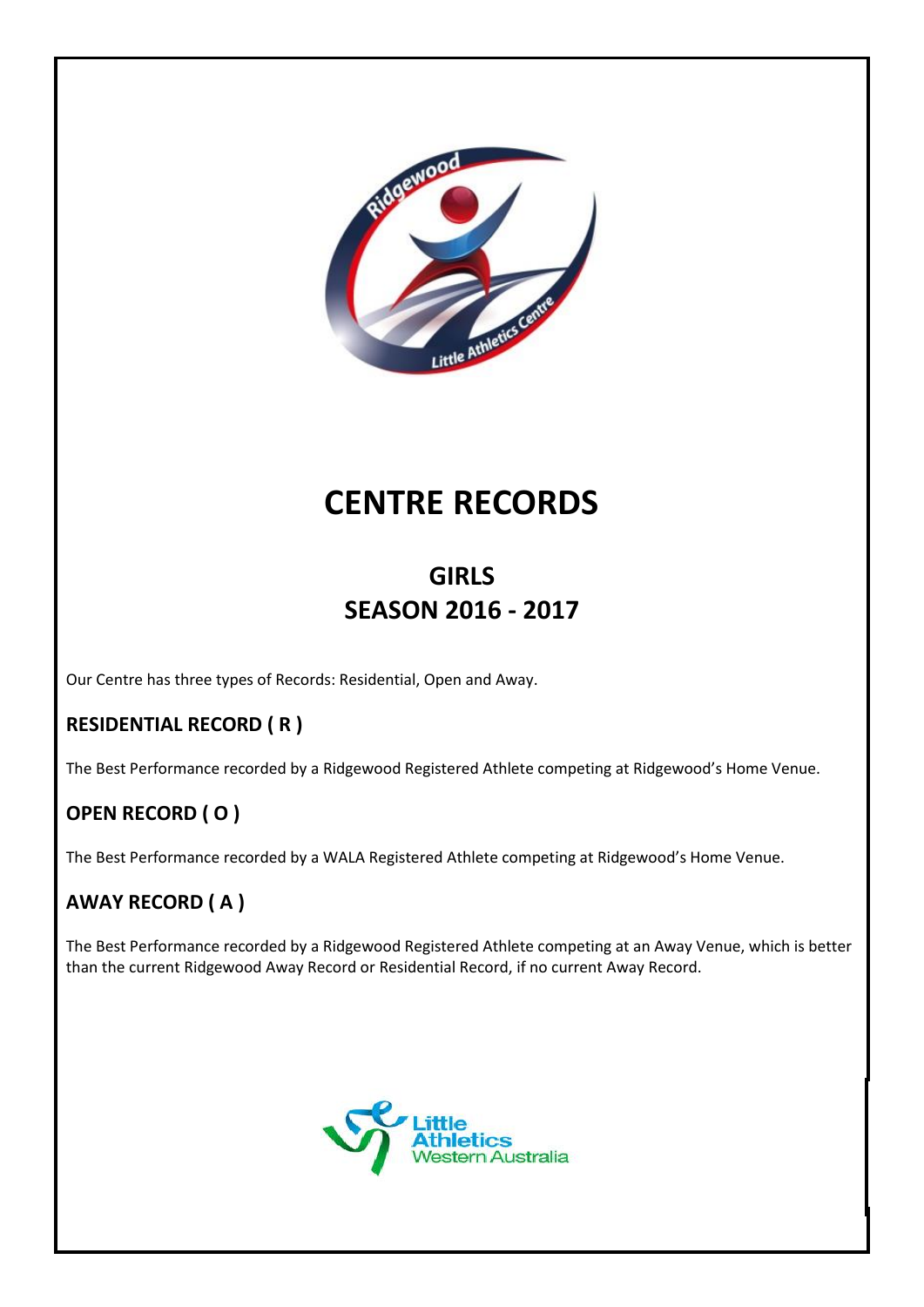| U <sub>6</sub> | Chevy BRINKWORTH        | <b>Butler</b> | 12/11 | 12.20 | ${\sf R}$   |
|----------------|-------------------------|---------------|-------|-------|-------------|
|                | Chevy BRINKWORTH        | <b>Butler</b> | 12/11 | 12.20 | O           |
|                | ***                     | ***           | ***   | ***   | A           |
| U7             | Hayley MANN             | Mindarie      | 12/13 | 11.28 | ${\sf R}$   |
|                | Hayley MANN             | Mindarie      | 12/13 | 11.28 | O           |
|                | ***                     | ***           | ***   | ***   | Α           |
| U8             | Tyleaa WARD             | <b>Butler</b> | 12/16 | 10.40 | ${\sf R}$   |
|                | Tyleaa WARD             | <b>Butler</b> | 12/16 | 10.40 | O           |
|                | ***                     | ***           | ***   | ***   | Α           |
| U9             | Danielle CANN           | Clarkson      | 12/08 | 9.70  | $\mathsf R$ |
|                | Danielle CANN           | Clarkson      | 12/08 | 9.70  | O           |
|                | ***                     | ***           | ***   | ***   | Α           |
| U10            | Danielle CANN           | Clarkson      | 12/09 | 9.70  | R           |
|                | Danielle CANN           | Mindarie      | 12/09 | 9.70  | O           |
|                | ***                     | ***           | ***   | ***   | A           |
| U11            | <b>Caitlin GONZALEZ</b> | Quinns        | 12/08 | 9.30  | ${\sf R}$   |
|                | Natalia SAMAN           | Mindarie      | 12/09 | 9.30  | R           |
|                | Jade WEBB               | Joondalup     | 12/08 | 9.00  | O           |
|                | $***$                   | ***           | ***   | ***   | Α           |
| U12            | Laitysha WYATT          | Quinns        | 12/08 | 8.80  | ${\sf R}$   |
|                | Laitysha WYATT          | Quinns        | 12/08 | 8.80  | O           |
|                | Nicole PALMER           | Clarkson      | 12/02 | 8.50  | A           |
| U13            | April WILLIAMS          | Quinns        | 12/08 | 8.80  | R           |
|                | <b>April WILLIAMS</b>   | Quinns        | 12/08 | 8.80  | O           |
|                | ***                     | ***           | ***   | ***   | Α           |
| U14            | Aniesha BENNETT         | Quinns        | 12/13 | 8.76  | ${\sf R}$   |
|                | Aniesha BENNETT         | Quinns        | 12/13 | 8.76  | O           |
|                | ***                     | ***           | ***   | ***   | Α           |
| U15            | Omeara LOUANGE          | Mindarie      | 12/16 | 8.83  | ${\sf R}$   |
|                | Omeara LOUANGE          | Mindarie      | 12/16 | 8.83  | O           |
|                | ***                     | ***           | ***   | $***$ | A           |
| U16            | <b>Ashlee EDWARDS</b>   | Quinns        | 12/13 | 8.78  | ${\sf R}$   |
|                | <b>Ashlee EDWARDS</b>   | Quinns        | 12/13 | 8.78  | O           |
|                | ***                     | ***           | ***   | $***$ | Α           |
| U17            | Kendra CAMPBELL         | Yanchep       | 12/13 | 8.89  | ${\sf R}$   |
|                | Kendra CAMPBELL         | Yanchep       | 12/13 | 8.89  | O           |
|                | ***                     | ***           | ***   | ***   | A           |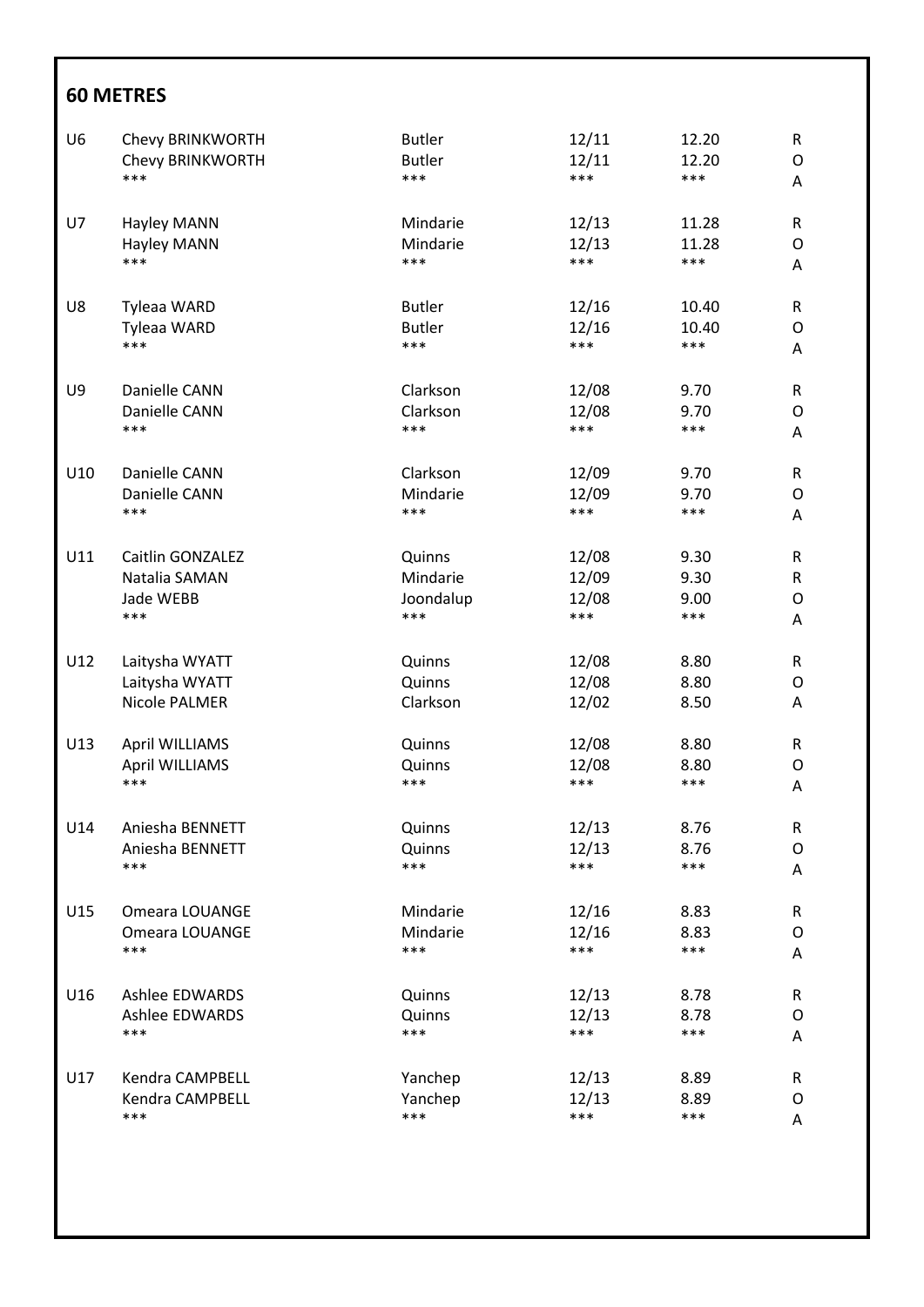| U6  | Olivia WILLIAMS    | Clarkson      | 12/13 | 13.40 | R |
|-----|--------------------|---------------|-------|-------|---|
|     | Olivia WILLIAMS    | Clarkson      | 12/13 | 13.40 | O |
|     | ***                | ***           | ***   | ***   | A |
| U7  | Peytton WENTHOLT   | <b>Butler</b> | 10/16 | 12.67 | R |
|     | Peytton WENTHOLT   | <b>Butler</b> | 10/16 | 12.67 | 0 |
|     | Lilliana SHELTON   | Yanchep       | 03/17 | 12.47 | A |
| U8  | <b>Tyleaa WARD</b> | <b>Butler</b> | 02/17 | 11.55 | R |
|     | Tyleaa WARD        | <b>Butler</b> | 02/17 | 11.55 | 0 |
|     | Shaye WATSON       | Yanchep       | 03/07 | 11.20 | A |
|     | Danielle CANN      | Clarkson      | 03/08 | 11.20 | A |
| U9  | Cara DZIEGIELEWSKI | Yanchep       | 02/16 | 11.26 | R |
|     | Cara DZIEGIELEWSKI | Yanchep       | 02/16 | 11.26 | O |
|     | Samara SALLIE      | Yanchep       | 03/16 | 10.48 | A |
| U10 | Samara SALLIE      | Yanchep       | 02/17 | 10.31 | R |
|     | Samara SALLIE      | Yanchep       | 02/17 | 10.31 | O |
|     | Samara SALLIE      | Yanchep       | 03/17 | 10.55 | A |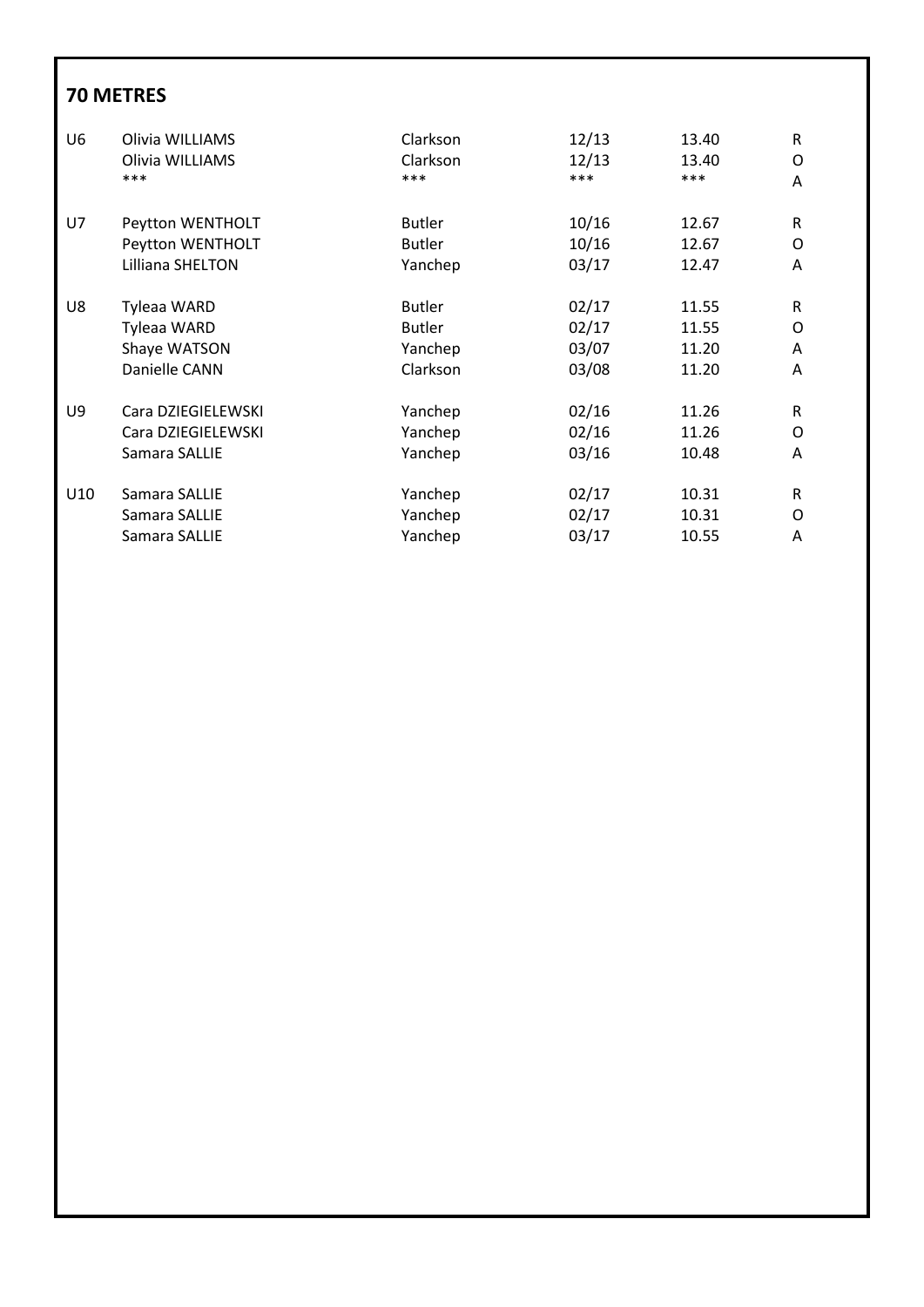| U <sub>6</sub> | Chevy BRINKWORTH        | <b>Butler</b> | 01/12 | 19.96 | $\mathsf R$ |
|----------------|-------------------------|---------------|-------|-------|-------------|
|                | Chevy BRINKWORTH        | <b>Butler</b> | 01/12 | 19.96 | $\mathsf O$ |
|                | ***                     | ***           | ***   | ***   | Α           |
| U7             | Peytton WENTHOLT        | <b>Butler</b> | 02/17 | 17.23 | R           |
|                | Peytton WENTHOLT        | <b>Butler</b> | 02/17 | 17.23 | $\mathsf O$ |
|                | Sophie WILLIAMS         | Clarkson      | 03/16 | 17.51 | Α           |
|                |                         |               |       |       |             |
| U8             | Tyleaa WARD             | <b>Butler</b> | 02/17 | 16.30 | R           |
|                | Tyleaa WARD             | <b>Butler</b> | 02/17 | 16.30 | O           |
|                | Tyleaa WARD             | <b>Butler</b> | 03/17 | 16.18 | Α           |
| U9             | Samara SALLIE           | Yanchep       | 01/16 | 15.71 | R           |
|                | Samara SALLIE           | Yanchep       | 01/16 | 15.71 | O           |
|                | Danielle CANN           | Clarkson      | 03/09 | 15.40 | A           |
| U10            | <b>Chloe REEVE</b>      | Quinns        | 02/17 | 15.11 | R           |
|                | Chloe REEVE             | Quinns        | 02/17 | 15.11 | O           |
|                | <b>Chloe REEVE</b>      | Quinns        | 03/17 | 14.65 | Α           |
|                |                         |               |       |       |             |
| U11            | Natalia SAMAN           | Mindarie      | 11/09 | 14.50 | R           |
|                | Natalia SAMAN           | Mindarie      | 11/09 | 14.50 | O           |
|                | Natalia SAMAN           | Mindarie      | 03/10 | 13.98 | A           |
| U12            | Laitysha WYATT          | Quinns        | 12/08 | 14.20 | R           |
|                | Laitysha WYATT          | Quinns        | 12/08 | 14.20 | O           |
|                | Natalia SAMAN           | Mindarie      | 03/11 | 13.33 | A           |
| U13            | <b>Madison KINGSTON</b> | <b>Butler</b> | 01/16 | 13.68 | R           |
|                | <b>Madison KINGSTON</b> | <b>Butler</b> | 01/16 | 13.68 | O           |
|                | <b>Madison KINGSTON</b> | <b>Butler</b> | 03/16 | 13.42 | Α           |
|                |                         |               |       |       |             |
| U14            | <b>Rhiannon LUCKENS</b> | <b>Butler</b> | 01/16 | 13.50 | ${\sf R}$   |
|                | <b>Rhiannon LUCKENS</b> | <b>Butler</b> | 01/16 | 13.50 | O           |
|                | Omeara LOUANGE          | Mindarie      | 03/16 | 13.14 | Α           |
| U15            | Royan NORMAN            | Quinns        | 02/17 | 13.59 | ${\sf R}$   |
|                | Royan NORMAN            | Quinns        | 02/17 | 13.59 | O           |
|                | Omeara LOUANGE          | Mindarie      | 03/17 | 13.37 | A           |
| U16            | <b>Ashlee EDWARDS</b>   | Quinns        | 12/13 | 14.14 | R           |
|                | <b>Ashlee EDWARDS</b>   | Quinns        | 12/13 | 14.14 | O           |
|                | Kaitlyn PARKER          | Yanchep       | 03/10 | 13.71 | A           |
| U17            | Kendra CAMPBELL         | Yanchep       | 01/14 | 14.01 | ${\sf R}$   |
|                | Kendra CAMPBELL         | Yanchep       | 01/14 | 14.01 | O           |
|                | Ashlee EDWARDS          | Quinns        | 03/15 | 13.54 | A           |
|                |                         |               |       |       |             |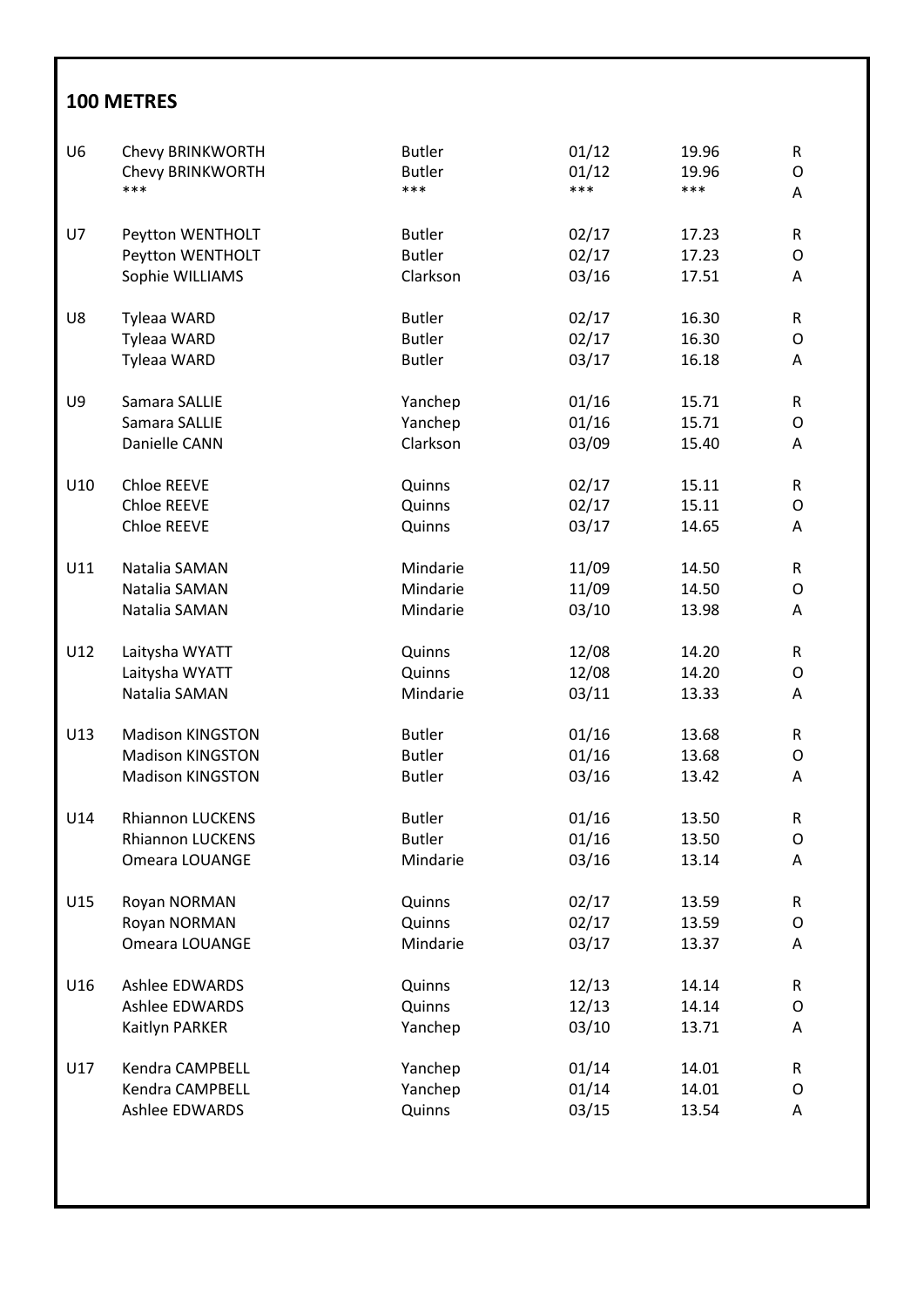| U <sub>6</sub> | Olivia WILLIAMS           | Clarkson      | 01/14 | 42.24 | ${\sf R}$ |
|----------------|---------------------------|---------------|-------|-------|-----------|
|                | Olivia WILLIAMS           | Clarkson      | 01/14 | 42.24 | O         |
|                | <b>Hayley SMITH</b>       | Mindarie      | 01/09 | 44.02 | A         |
| U7             | Lilliana SHELTON          | Yanchep       | 02/17 | 37.06 | ${\sf R}$ |
|                | Lilliana SHELTON          | Yanchep       | 02/17 | 37.06 | 0         |
|                | Olivia WILLIAMS           | Clarkson      | 03/15 | 37.17 | Α         |
| U8             | Tyleaa WARD               | <b>Butler</b> | 02/17 | 32.87 | R         |
|                | Tyleaa WARD               | <b>Butler</b> | 02/17 | 32.87 | O         |
|                | Tyleaa WARD               | <b>Butler</b> | 03/17 | 33.67 | Α         |
| U9             | <b>Tyler THORNE</b>       | Clarkson      | 03/05 | 33.60 | R         |
|                | <b>Tyler THORNE</b>       | Clarkson      | 03/05 | 33.60 | O         |
|                | Danielle CANN             | Clarkson      | 03/09 | 32.60 | Α         |
| U10            | Chloe REEVE               | Quinns        | 02/17 | 31.18 | R         |
|                | Chloe REEVE               | Quinns        | 02/17 | 31.18 | O         |
|                | <b>Amber-Rose TRANTER</b> | Mindarie      | 03/07 | 30.40 | A         |
| U11            | Natalia SAMAN             | Mindarie      | 12/09 | 30.80 | ${\sf R}$ |
|                | Natalia SAMAN             | Mindarie      | 12/09 | 30.80 | 0         |
|                | Natalia SAMAN             | Mindarie      | 03/10 | 28.96 | A         |
| U12            | Natalia SAMAN             | Mindarie      | 11/10 | 29.32 | R         |
|                | Natalia SAMAN             | Mindarie      | 11/10 | 29.32 | O         |
|                | <b>Madison KINGSTON</b>   | <b>Butler</b> | 03/15 | 28.29 | A         |
| U13            | <b>Madison KINGSTON</b>   | <b>Butler</b> | 11/15 | 28.11 | ${\sf R}$ |
|                | Megan CROSBY              | Kingsway      | 10/04 | 27.50 | 0         |
|                | <b>Madison KINGSTON</b>   | <b>Butler</b> | 03/16 | 27.47 | Α         |
| U14            | Aniesha BENNETT           | Quinns        | 02/14 | 27.84 | R         |
|                | Amy BRAIMBRIDGE           | Albany        | 11/10 | 27.67 | O         |
|                | Jenna MOSS                | Quinns        | 03/10 | 27.10 | A         |
| U15            | Royan NORMAN              | Quinns        | 02/17 | 27.57 | R         |
|                | Royan NORMAN              | Quinns        | 02/17 | 27.57 | 0         |
|                | Jenna MOSS                | Quinns        | 03/11 | 26.52 | A         |
| U16            | <b>Chloe PARKER</b>       | Yanchep       | 02/17 | 27.97 | R         |
|                | <b>Chloe PARKER</b>       | Yanchep       | 02/17 | 27.97 | 0         |
|                | <b>Chloe PARKER</b>       | Yanchep       | 03/17 | 27.98 | A         |
| U17            | Kendra CAMPBELL           | Yanchep       | 01/14 | 28.15 | R         |
|                | Kendra CAMPBELL           | Yanchep       | 01/14 | 28.15 | 0         |
|                | ***                       | ***           | ***   | ***   | Α         |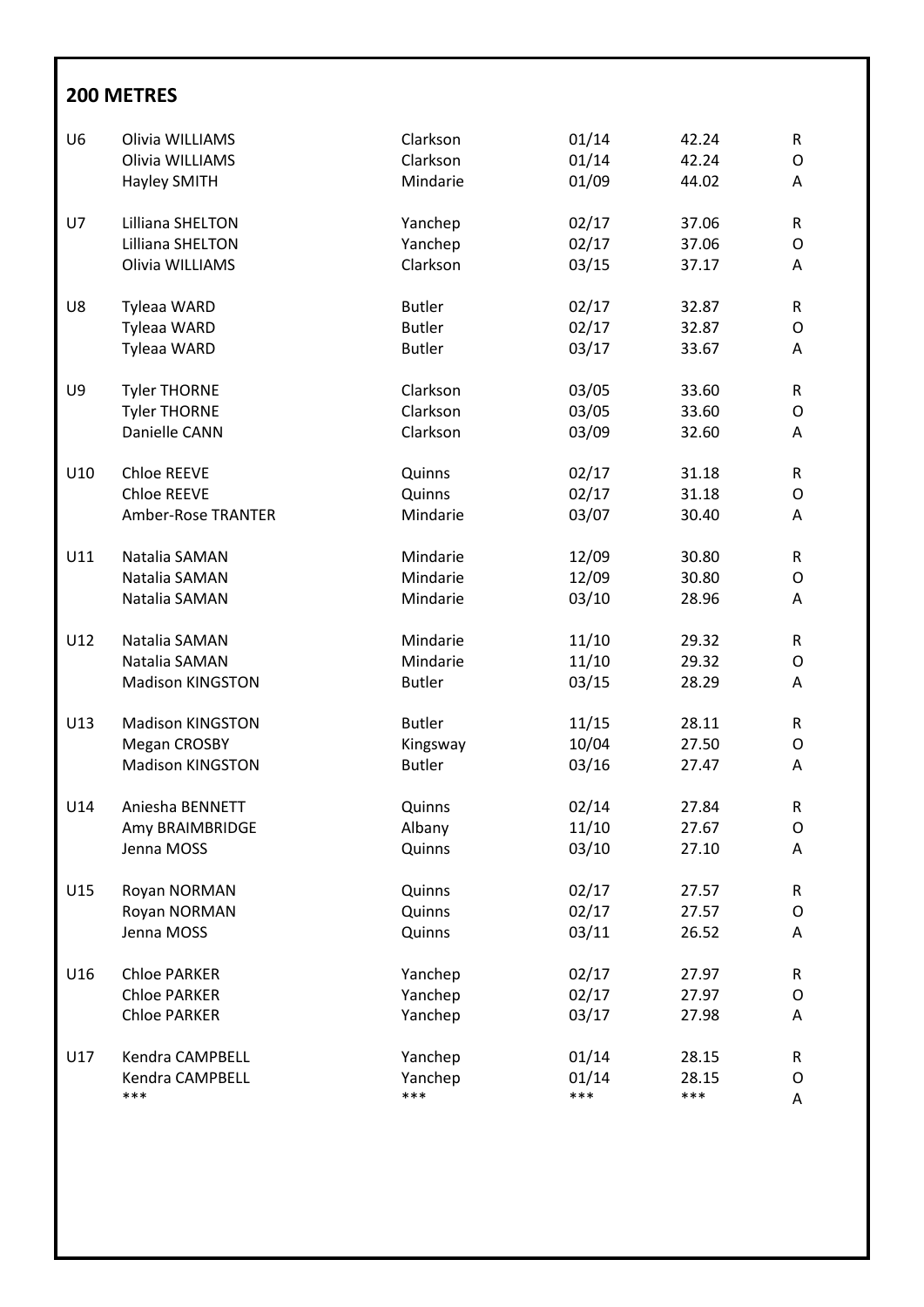| U6 | Chevy BRINKWORTH | <b>Butler</b> | 10/11 | 1.05.82 | R |
|----|------------------|---------------|-------|---------|---|
|    | Chevy BRINKWORTH | <b>Butler</b> | 10/11 | 1.05.82 | O |
|    | $***$            | ***           | ***   | $***$   | А |
| U7 | Peytton WENTHOLT | <b>Butler</b> | 01/17 | 1.03.27 | R |
|    | Peytton WENTHOLT | <b>Butler</b> | 01/17 | 1.03.27 | O |
|    | $***$            | ***           | ***   | ***     | Α |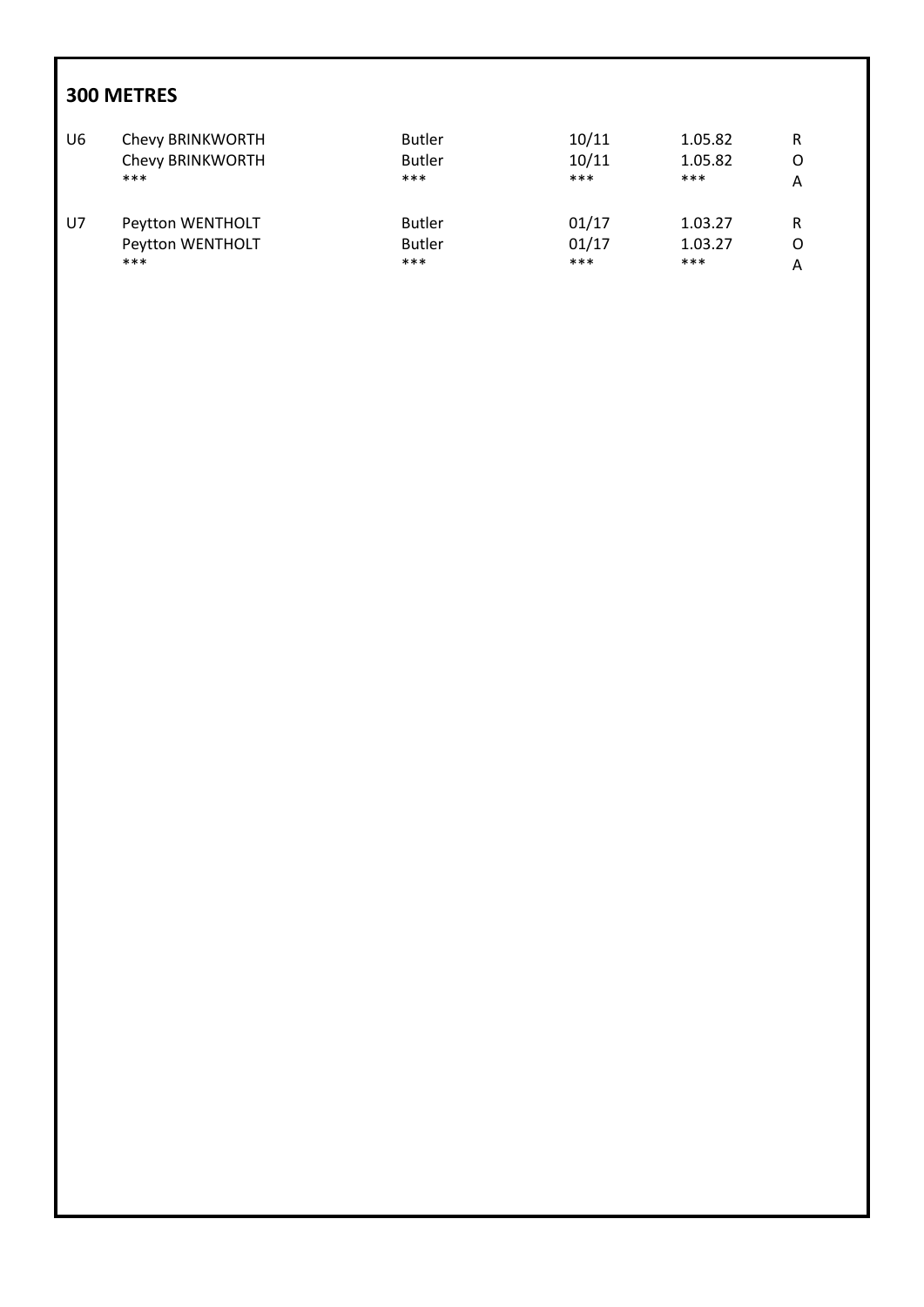| U <sub>6</sub> | Olivia WILLIAMS         | Clarkson      | 02/14 | 1.36.96 | R         |
|----------------|-------------------------|---------------|-------|---------|-----------|
|                | Olivia WILLIAMS         | Clarkson      | 02/14 | 1.36.96 | O         |
|                | <b>Hayley SMITH</b>     | Mindarie      | 01/09 | 1.40.44 | А         |
|                |                         |               |       |         |           |
| U7             | Lilliana SHELTON        | Yanchep       | 11/16 | 1.28.25 | R         |
|                | Lilliana SHELTON        | Yanchep       | 11/16 | 1.28.25 | O         |
|                | ***                     | ***           | ***   | ***     | A         |
| U8             | Crestin EVA             | Mindarie      | 12/12 | 1.23.08 | R         |
|                | Crestin EVA             | Mindarie      | 12/12 | 1.23.08 | O         |
|                | Jasmine KEMPA           |               | 12/03 |         |           |
|                |                         | Yanchep       |       | 1.31.20 | A         |
| U9             | Sophie McCORKINDALE     | Mindarie      | 02/14 | 1.18.31 | ${\sf R}$ |
|                | Sophie McCORKINDALE     | Mindarie      | 02/14 | 1.18.31 | O         |
|                | Cara DZIEGIELEWSKI      | Yanchep       | 03/17 | 1.13.89 | Α         |
|                |                         |               |       |         |           |
| U10            | Amber-Rose TRANTER      | Mindarie      | 03/07 | 1.14.90 | R         |
|                | Amber-Rose TRANTER      | Mindarie      | 03/07 | 1.14.90 | O         |
|                | Amber-Rose TRANTER      | Mindarie      | 03/07 | 1.08.40 | A         |
| U11            | Natalia SAMAN           | Mindarie      | 12/09 | 1.11.10 | R         |
|                | Natalia SAMAN           | Mindarie      | 12/09 | 1.11.10 | O         |
|                | Natalia SAMAN           | Mindarie      | 03/10 | 1.06.82 | Α         |
|                |                         |               |       |         |           |
| U12            | Sophie McCORKINDALE     | Quinns        | 02/17 | 1.08.19 | R         |
|                | Sophie McCORKINDALE     | Quinns        | 02/17 | 1.08.19 | O         |
|                | Jenna MOSS              | Quinns        | 03/05 | 1.05.80 | А         |
| U13            | <b>Madison KINGSTON</b> | <b>Butler</b> | 12/15 | 1.07.81 | R         |
|                | <b>Madison KINGSTON</b> | <b>Butler</b> | 12/15 | 1.07.81 | O         |
|                | <b>Madison KINGSTON</b> | <b>Butler</b> | 03/16 | 1.02.31 | Α         |
|                |                         |               |       |         |           |
| U14            | Aniesha BENNETT         | Quinns        | 12/13 | 1.05.97 | R         |
|                | Aniesha BENNETT         | Quinns        | 12/13 | 1.05.97 | O         |
|                | Abigail GRAHAM          | Quinns        | 03/17 | 1.05.90 | А         |
| U15            | Royan NORMAN            | Quinns        | 02/17 | 1.04.73 | ${\sf R}$ |
|                |                         | Quinns        | 02/17 | 1.04.73 |           |
|                | Royan NORMAN            |               |       |         | O         |
|                | Royan NORMAN            | Quinns        | 03/17 | 1.02.95 | Α         |
| U16            | <b>Chloe PARKER</b>     | Yanchep       | 11/16 | 1.05.93 | R         |
|                | <b>Chloe PARKER</b>     | Yanchep       | 11/16 | 1.05.93 | O         |
|                | Kaitlyn PARKER          | Yanchep       | 03/10 | 1.03.39 | A         |
|                |                         |               |       |         |           |
| U17            | Libby WARREN            | Quinns        | 11/16 | 1.06.24 | ${\sf R}$ |
|                | Libby WARREN            | Quinns        | 11/16 | 1.06.24 | O         |
|                | Kaitlyn PARKER          | Yanchep       | 03/11 | 1.04.80 | Α         |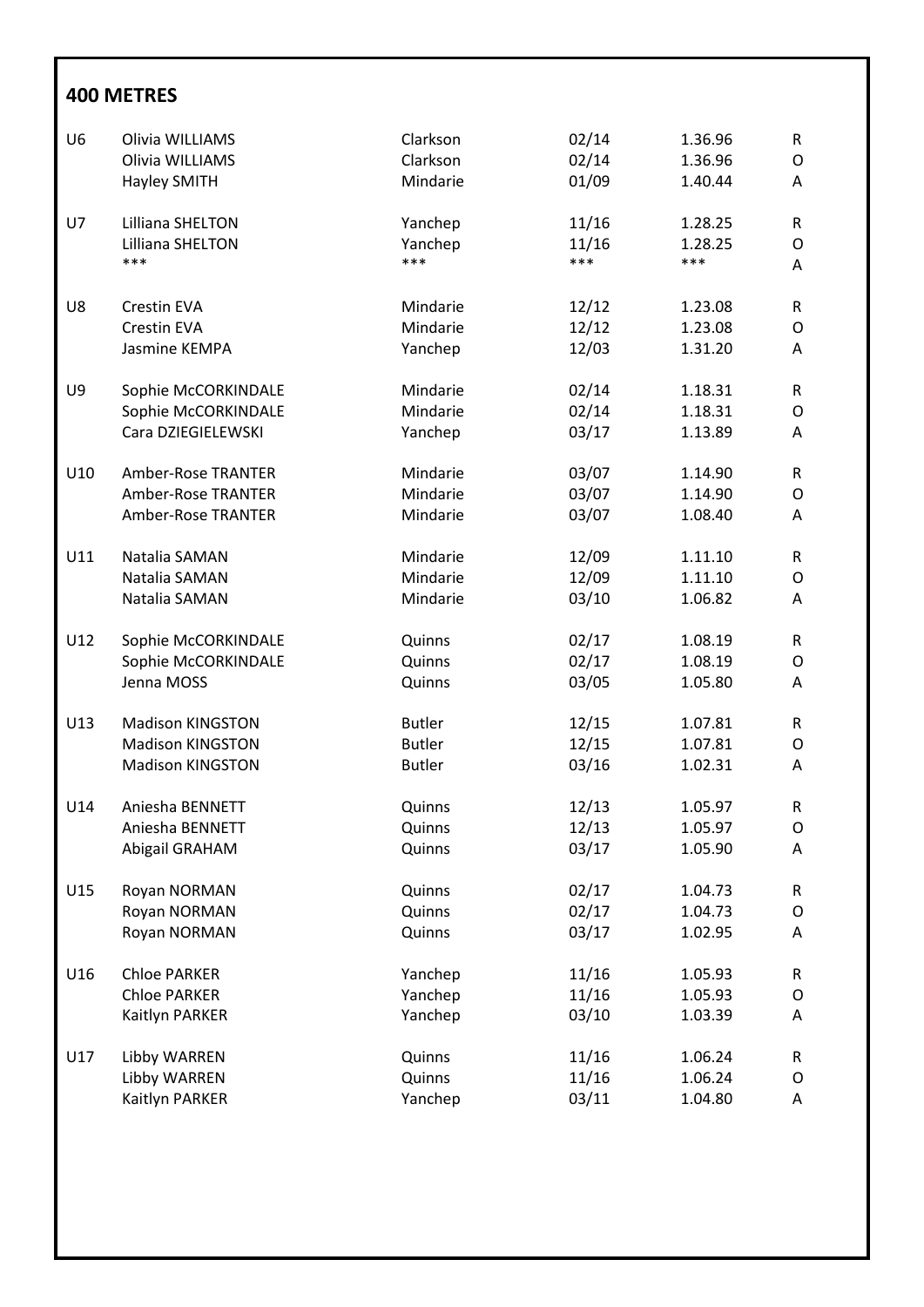| U9  | Sophie McCORKINDALE<br>Sophie McCORKINDALE | Mindarie<br>Mindarie | 02/14<br>02/14 | 2.54.59<br>2.54.59 | $\mathsf R$<br>$\mathsf O$ |
|-----|--------------------------------------------|----------------------|----------------|--------------------|----------------------------|
|     | Danielle GRAHAM                            | Quinns               | 03/16          | 2.58.03            | A                          |
| U10 | Danielle GRAHAM                            | Quinns               | 02/17          | 2.50.31            | R                          |
|     | Danielle GRAHAM                            | Quinns               | 02/17          | 2.50.31            | O                          |
|     | Danielle GRAHAM                            | Quinns               | 03/17          | 2.47.00            | Α                          |
| U11 | Sophie McCORKINDALE                        | Mindarie             | 12/15          | 2.44.31            | R                          |
|     | Sophie McCORKINDALE                        | Mindarie             | 12/15          | 2.44.31            | O                          |
|     | Sophie McCORKINDALE                        | Mindarie             | 03/16          | 2.31.71            | Α                          |
| U12 | Sophie McCORKINDALE                        | Quinns               | 02/17          | 2.37.91            | R                          |
|     | Sophie McCORKINDALE                        | Quinns               | 02/17          | 2.37.91            | O                          |
|     | Sophie McCORKINDALE                        | Quinns               | 03/16          | 2.32.87            | A                          |
| U13 | Abigail GRAHAM                             | Quinns               | 11/15          | 2.33.84            | $\mathsf{R}$               |
|     | Abigail GRAHAM                             | Quinns               | 11/15          | 2.33.84            | O                          |
|     | Abigail GRAHAM                             | Quinns               | 03/16          | 2.30.05            | A                          |
| U14 | Abigail GRAHAM                             | Quinns               | 02/17          | 2.30.45            | R                          |
|     | Abigail GRAHAM                             | Quinns               | 02/17          | 2.30.45            | O                          |
|     | Abigail GRAHAM                             | Quinns               | 03/17          | 2.24.26            | Α                          |
| U15 | Mia LOCKWOOD                               | Quinns               | 11/16          | 2.29.71            | R                          |
|     | Mia LOCKWOOD                               | Quinns               | 11/16          | 2.29.71            | O                          |
|     | Savannah STEINBACH                         | Quinns               | 03/13          | 2.24.46            | A                          |
| U16 | Libby WARREN                               | Quinns               | 02/16          | 2.40.32            | R                          |
|     | Libby WARREN                               | Quinns               | 02/16          | 2.40.32            | O                          |
|     | Sheree BOASE                               | Yanchep              | 03/08          | 2.35.20            | Α                          |
| U17 | Libby WARREN                               | Quinns               | 02/17          | 2.40.11            | R                          |
|     | Libby WARREN                               | Quinns               | 02/17          | 2.40.11            | O                          |
|     | <b>Ashlee EDWARDS</b>                      | Quinns               | 03/15          | 2.29.59            | Α                          |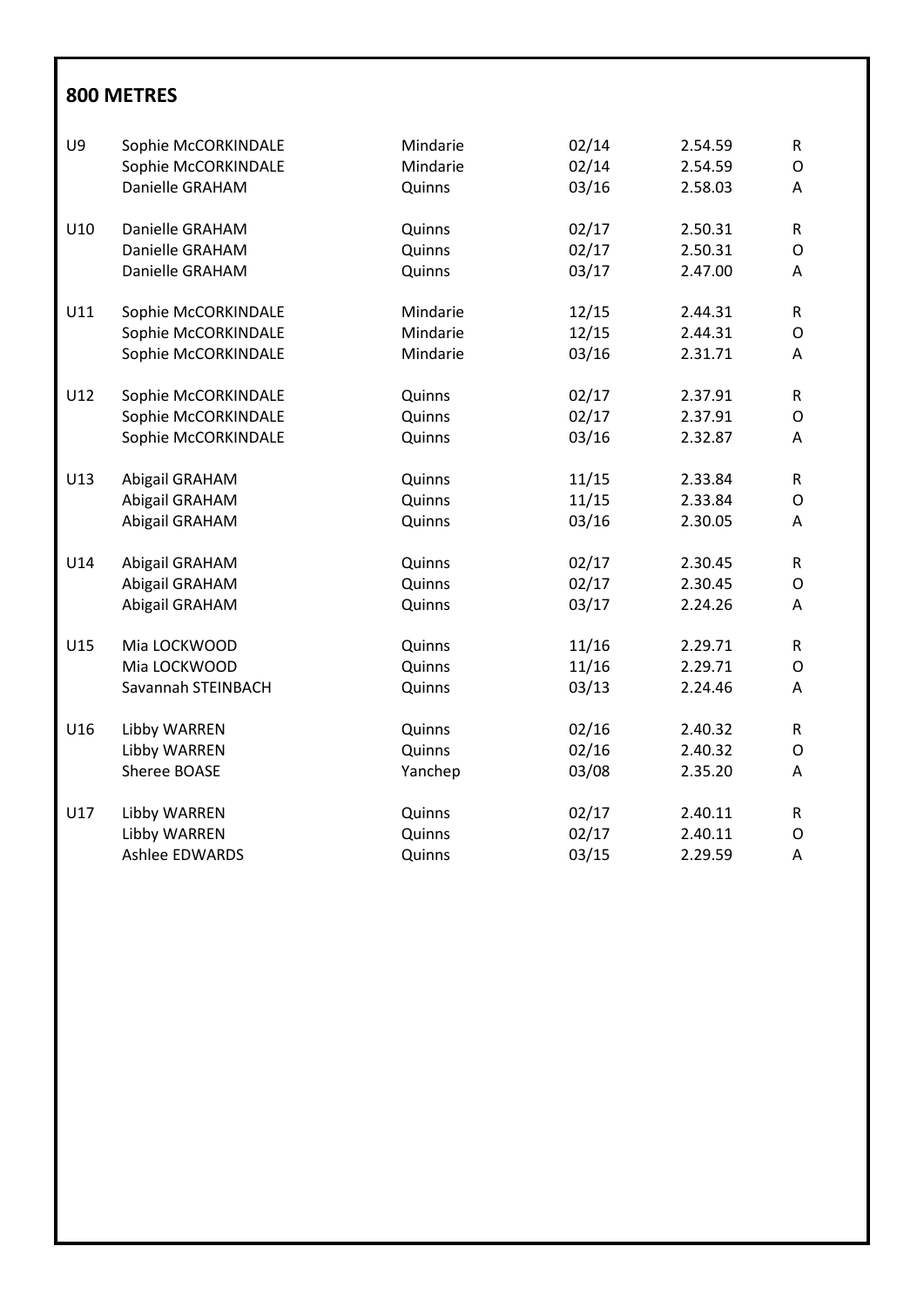| U10 | <b>Chloe PARKER</b> | Yanchep       | 11/10 | 6.12.40 | $\mathsf R$  |
|-----|---------------------|---------------|-------|---------|--------------|
|     | <b>Chloe PARKER</b> | Yanchep       | 11/10 | 6.12.40 | 0            |
|     | Olivia BELL         | Quinns        | 01/09 | 7.10.90 | A            |
| U11 | Sophie McCORKINDALE | Mindarie      | 01/16 | 5.43.90 | R            |
|     | Sophie McCORKINDALE | Mindarie      | 01/16 | 5.43.90 | O            |
|     | Sophie McCORKINDALE | Mindarie      | 03/16 | 5.12.55 | A            |
| U12 | Sophie McCORKINDALE | Quinns        | 11/16 | 5.33.99 | $\mathsf{R}$ |
|     | Jade WEBB           | Joondalup     | 12/09 | 5.12.13 | O            |
|     | Sophie McCORKINDALE | Quinns        | 03/17 | 5.13.17 | A            |
| U13 | Abigail GRAHAM      | Quinns        | 11/15 | 5.10.15 | $\mathsf{R}$ |
|     | Abigail GRAHAM      | Quinns        | 11/15 | 5.10.15 | O            |
|     | Abigail GRAHAM      | Quinns        | 03/16 | 5.00.55 | A            |
| U14 | Abigail GRAHAM      | Quinns        | 12/16 | 5.03.70 | R            |
|     | Abigail GRAHAM      | Quinns        | 12/16 | 5.03.70 | O            |
|     | Abigail GRAHAM      | Quinns        | 03/17 | 4.51.35 | A            |
| U15 | Savannah STEINBACH  | Quinns        | 10/12 | 5.16.10 | R            |
|     | Savannah STEINBACH  | Quinns        | 10/12 | 5.16.10 | O            |
|     | Mia LOCKWOOD        | Quinns        | 03/17 | 4.54.17 | A            |
| U16 | Breanna BROWN       | <b>Butler</b> | 12/11 | 5.42.04 | R            |
|     | Breanna BROWN       | <b>Butler</b> | 12/11 | 5.42.04 | O            |
|     | Sheree BOASE        | Yanchep       | 03/08 | 5.57.00 | A            |
| U17 | Libby WARREN        | Quinns        | 12/16 | 5.45.76 | R            |
|     | Libby WARREN        | Quinns        | 12/16 | 5.45.76 | O            |
|     | Amy KEMPA           | Yanchep       | 03/09 | 5.38.50 | A            |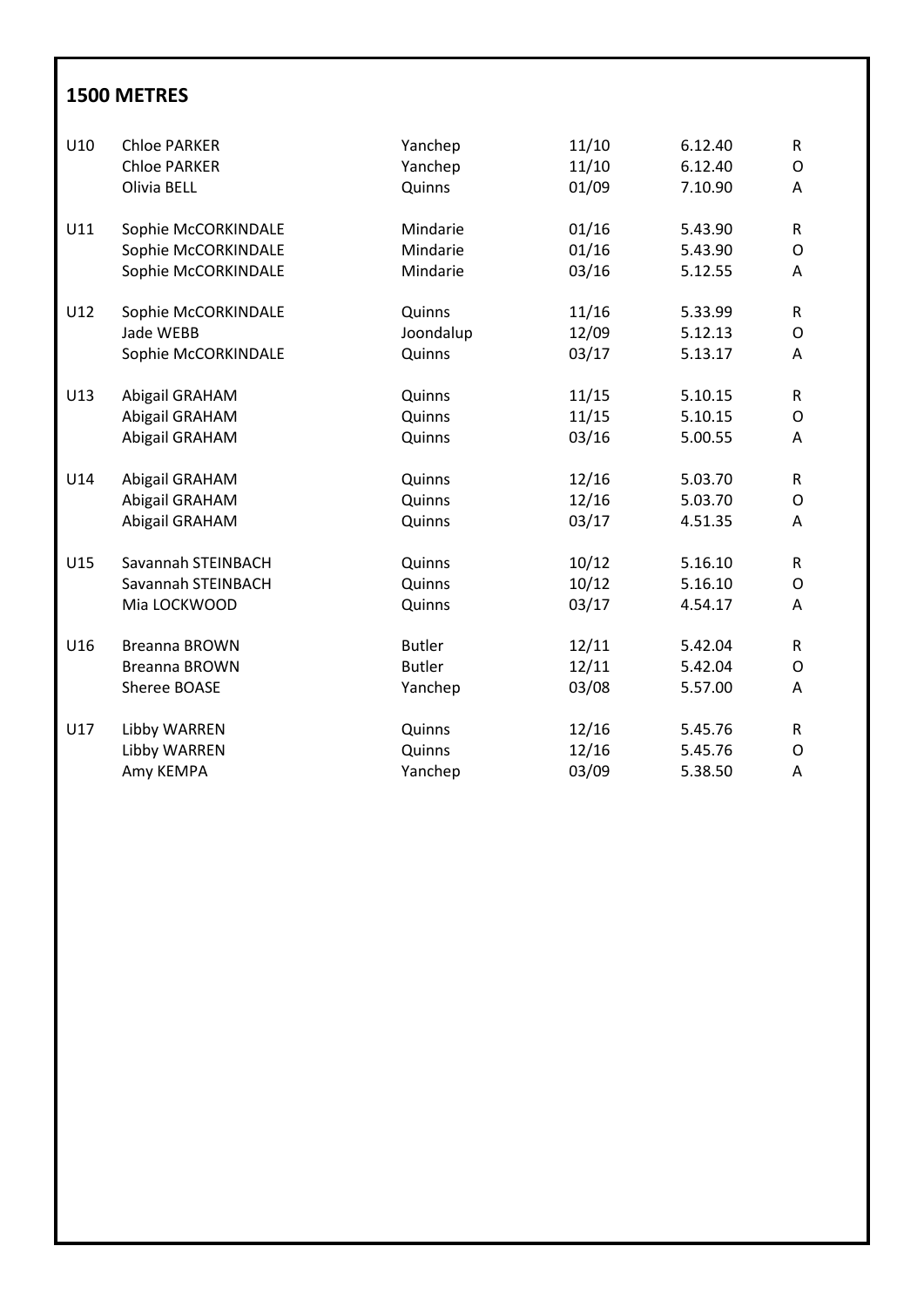#### **60 METRE HURDLES**

| U7  | Olivia WILLIAMS          | Clarkson      | 01/15 | 13.37 | R |
|-----|--------------------------|---------------|-------|-------|---|
|     | Olivia WILLIAMS          | Clarkson      | 01/15 | 13.37 | O |
|     | ***                      | ***           | ***   | ***   | Α |
| U8  | <b>Tyleaa WARD</b>       | <b>Butler</b> | 02/17 | 12.00 | R |
|     | Tyleaa WARD              | <b>Butler</b> | 02/17 | 12.00 | O |
|     | Shaye WATSON             | Yanchep       | 03/07 | 11.30 | Α |
| U9  | Samara SALLIE            | Yanchep       | 11/15 | 10.73 | R |
|     | Samara SALLIE            | Yanchep       | 11/15 | 10.73 | O |
|     | Samara SALLIE            | Yanchep       | 03/16 | 10.63 | Α |
| U10 | Samara SALLIE            | Yanchep       | 02/17 | 11.55 | R |
|     | Samara SALLIE            | Yanchep       | 02/17 | 11.55 | O |
|     | Samara SALLIE            | Yanchep       | 03/17 | 10.12 | Α |
| U11 | Nikki KOKKELER           | Yanchep       | 11/04 | 10.80 | R |
|     | Nikki KOKKELER           | Yanchep       | 11/04 | 10.80 | O |
|     | Natalia SAMAN            | Mindarie      | 03/10 | 9.98  | Α |
| U12 | <b>Isabel EDWARDS</b>    | Yanchep       | 12/15 | 10.83 | R |
|     | Isabel EDWARDS           | Yanchep       | 12/15 | 10.83 | O |
|     | <b>Maddison KINGSTON</b> | <b>Butler</b> | 03/15 | 9.78  | Α |
|     | <b>80 METRE HURDLES</b>  |               |       |       |   |
| U13 | <b>Madison KINGSTON</b>  | <b>Butler</b> | 02/16 | 13.72 | R |
|     | <b>Madison KINGSTON</b>  | <b>Butler</b> | 02/16 | 13.72 | 0 |
|     | <b>Madison KINGSTON</b>  | <b>Butler</b> | 03/16 | 13.70 | Α |
| U14 | <b>Rhiannon LUCKENS</b>  | <b>Butler</b> | 02/16 | 14.34 | R |
|     | <b>Rhiannon LUCKENS</b>  | <b>Butler</b> | 02/16 | 14.34 | O |
|     | <b>Ashlee EDWARDS</b>    | Quinns        | 03/12 | 12.69 | Α |
|     | <b>90 METRE HURDLES</b>  |               |       |       |   |
| U15 | Royan NORMAN             | Quinns        | 02/17 | 15.23 | R |
|     | Royan NORMAN             | Quinns        | 02/17 | 15.23 | O |
|     | <b>Ashlee EDWARDS</b>    | Quinns        | 03/13 | 14.71 | Α |
| U16 | <b>Ashlee EDWARDS</b>    | Quinns        | 01/14 | 16.14 | R |
|     | <b>Ashlee EDWARDS</b>    | Quinns        | 01/14 | 16.14 | O |
|     | <b>Ashlee EDWARDS</b>    | Quinns        | 02/14 | 15.49 | Α |
|     | <b>100 METRE HURDLES</b> |               |       |       |   |
| U17 | Kendra CAMPBELL          | Yanchep       | 11/13 | 17.88 | R |
|     | Kendra CAMPBELL          | Yanchep       | 11/13 | 17.88 | O |
|     | ***                      | ***           | ***   | ***   | Α |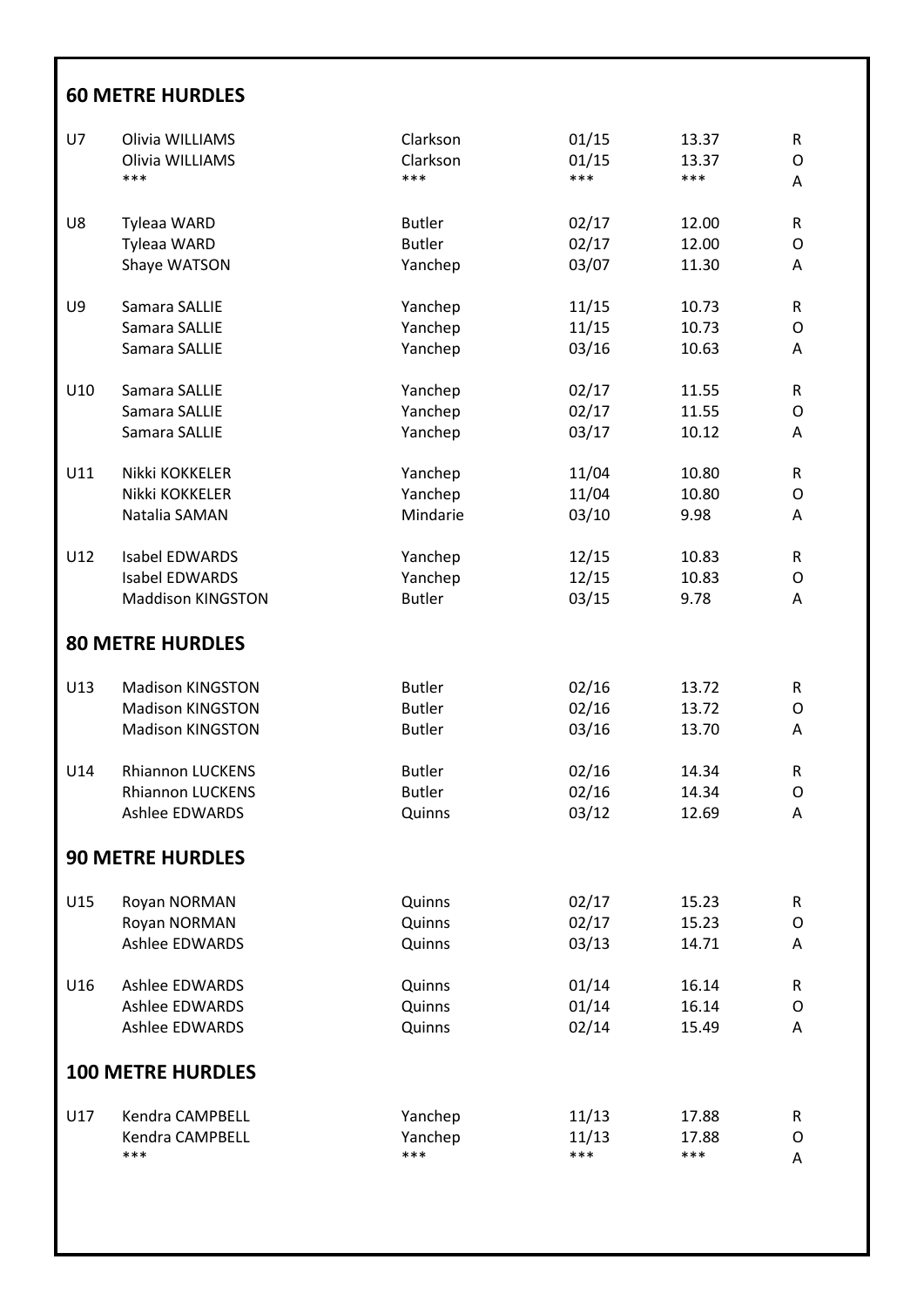# **200 METRE HURDLES**

| U13 | <b>Madison KINGSTON</b>  | <b>Butler</b> | 02/16 | 30.85 | $\mathsf{R}$ |
|-----|--------------------------|---------------|-------|-------|--------------|
|     | Megan CROSBY             | Kingsway      | 10/04 | 29.90 | O            |
|     | <b>Madison KINGSTON</b>  | <b>Butler</b> | 03/16 | 28.85 | A            |
| U14 | Shannon AZCUE            | Quinns        | 02/09 | 32.30 | $\mathsf{R}$ |
|     | Shannon AZCUE            | Quinns        | 02/09 | 32.30 | O            |
|     | Omeara LOUANGE           | Mindarie      | 03/16 | 30.33 | A            |
| U15 | Shannon WILSON-TAYLOR    | Mindarie      | 11/06 | 32.60 | R            |
|     | Shannon WILSON-TAYLOR    | Mindarie      | 11/06 | 32.60 | O            |
|     | ***                      | ***           | ***   | ***   | A            |
| U16 | Sheree BOASE             | Yanchep       | 11/04 | 33.00 | $\mathsf{R}$ |
|     | Sheree BOASE             | Yanchep       | 11/04 | 33.00 | 0            |
|     | Sheree BOASE             | Yanchep       | 03/08 | 32.50 | A            |
| U17 | Kendra CAMPBELL          | Yanchep       | 11/13 | 31.04 | $\mathsf{R}$ |
|     | Kendra CAMPBELL          | Yanchep       | 11/13 | 31.04 | O            |
|     | Krystal HENNIGHAN        | Clarkson      | 03/13 | 32.13 | Α            |
|     | <b>300 METRE HURDLES</b> |               |       |       |              |
| U15 | Royan NORMAN             | Quinns        | 02/17 | 48.95 | $\mathsf{R}$ |
|     | Royan NORMAN             | Quinns        | 02/17 | 48.95 | 0            |
|     | Royan NORMAN             | Quinns        | 03/17 | 45.24 | Α            |
| U16 | <b>Chloe PARKER</b>      | Yanchep       | 11/16 | 52.04 | $\mathsf{R}$ |
|     | <b>Chloe PARKER</b>      | Yanchep       | 11/16 | 52.04 | $\circ$      |
| U17 | Jordan LENA              | Mindarie      | 10/16 | 54.97 | R            |
|     | Jordan LENA              | Mindarie      | 10/16 | 54.97 | $\circ$      |
|     | ***                      | ***           | ***   | ***   | Α            |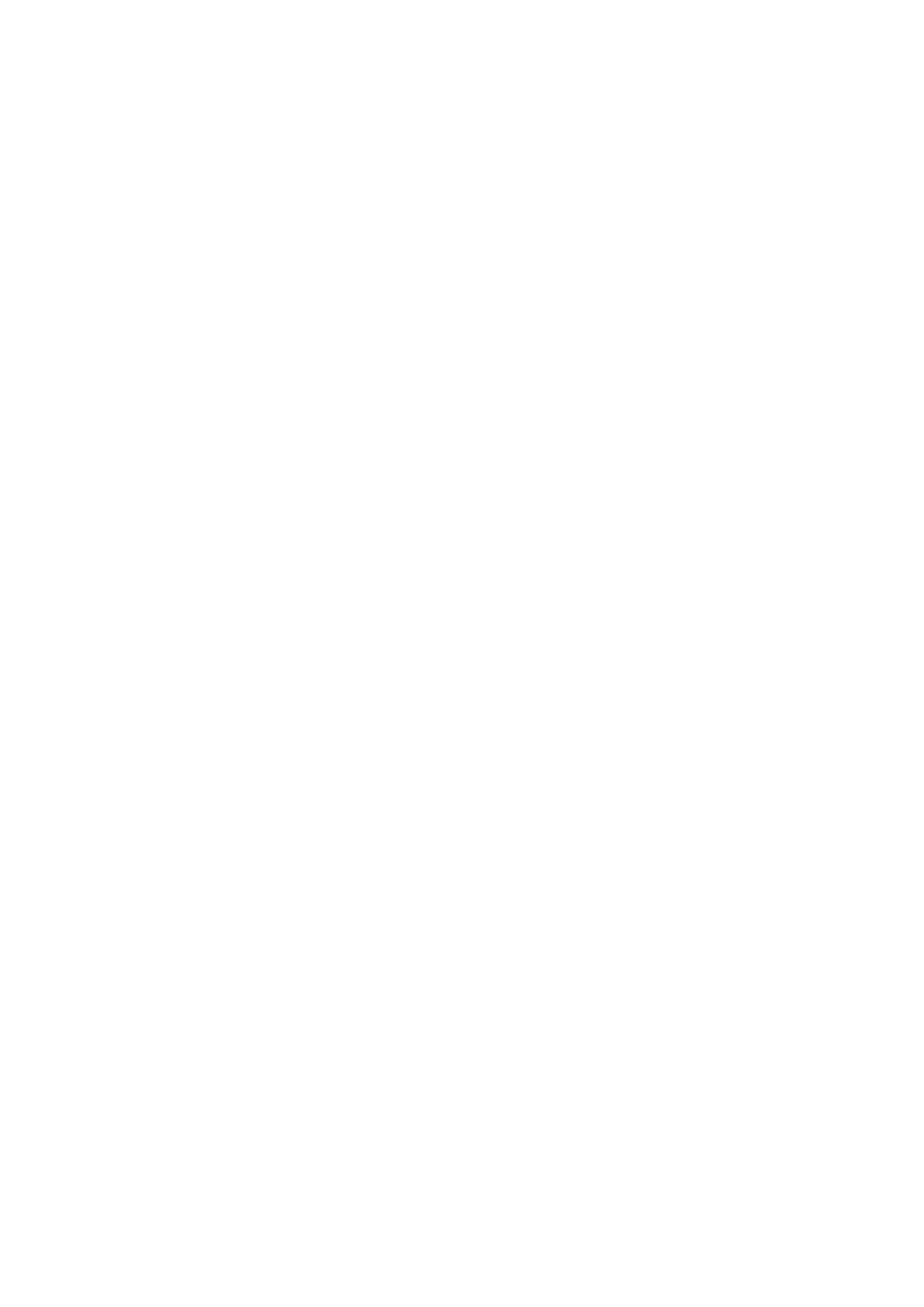|     | <b>700 METRE WALK</b>  |               |       |         |              |  |  |  |
|-----|------------------------|---------------|-------|---------|--------------|--|--|--|
| U7  | Summer BROWN           | <b>Butler</b> | 11/10 | 4.18.64 | R            |  |  |  |
|     | Summer BROWN           | <b>Butler</b> | 11/10 | 4.18.64 | O            |  |  |  |
|     | ***                    | ***           | ***   | ***     | Α            |  |  |  |
| U8  | Summer BROWN           | <b>Butler</b> | 02/12 | 3.59.68 | R            |  |  |  |
|     | Summer BROWN           | <b>Butler</b> | 02/12 | 3.59.68 | $\mathsf{O}$ |  |  |  |
|     | Krystal HENNINGHAN     | Clarkson      | 03/04 | 4.58.50 | Α            |  |  |  |
| U9  | Summer BROWN           | Quinns        | 11/12 | 3.30.05 | R            |  |  |  |
|     | Summer BROWN           | Quinns        | 11/12 | 3.30.05 | $\circ$      |  |  |  |
|     | Ashleigh TROODE        | Clarkson      | 03/03 | 3.36.10 | Α            |  |  |  |
|     | <b>1100 METRE WALK</b> |               |       |         |              |  |  |  |
| U10 | Summer BROWN           | Quinns        | 02/14 | 6.11.29 | ${\sf R}$    |  |  |  |
|     | Summer BROWN           | Quinns        | 02/14 | 6.11.29 | 0            |  |  |  |
|     | ***                    | ***           | ***   | ***     | Α            |  |  |  |
| U11 | Summer BROWN           | Quinns        | 02/15 | 5.46.34 | R            |  |  |  |
|     | Summer BROWN           | Quinns        | 02/15 | 5.46.34 | $\mathsf O$  |  |  |  |
|     | Summer BROWN           | Quinns        | 03/15 | 5.52.09 | Α            |  |  |  |
|     | <b>1500 METRE WALK</b> |               |       |         |              |  |  |  |
| U12 | Summer BROWN           | Quinns        | 11/15 | 8.31.79 | R            |  |  |  |
|     | Summer BROWN           | Quinns        | 11/15 | 8.31.79 | $\mathsf{O}$ |  |  |  |
|     | Sheree BOASE           | Yanchep       | 03/04 | 8.25.60 | Α            |  |  |  |
| U13 | Sheree BOASE           | Yanchep       | 02/05 | 7.56.10 | R            |  |  |  |
|     | Sheree BOASE           | Yanchep       | 02/05 | 7.56.10 | O            |  |  |  |
|     | ***                    | ***           | ***   | ***     | A            |  |  |  |
| U14 | <b>Breanna BROWN</b>   | <b>Butler</b> | 11/09 | 7.53.60 | R            |  |  |  |
|     | <b>Breanna BROWN</b>   | <b>Butler</b> | 11/09 | 7.53.60 | $\mathsf O$  |  |  |  |
|     | Breanna BROWN          | <b>Butler</b> | 03/10 | 7.28.30 | Α            |  |  |  |
| U15 | Breanna BROWN          | <b>Butler</b> | 02/11 | 7.33.60 | ${\sf R}$    |  |  |  |
|     | <b>Breanna BROWN</b>   | <b>Butler</b> | 02/11 | 7.33.60 | O            |  |  |  |
|     | Breanna BROWN          | <b>Butler</b> | 03/11 | 7.29.98 | Α            |  |  |  |
| U16 | <b>Breanna BROWN</b>   | <b>Butler</b> | 11/11 | 7.59.30 | R            |  |  |  |
|     | <b>Breanna BROWN</b>   | <b>Butler</b> | 11/11 | 7.59.30 | $\mathsf O$  |  |  |  |
|     | Breanna BROWN          | <b>Butler</b> | 03/12 | 7.36.33 | Α            |  |  |  |
| U17 | Breanna BROWN          | Quinns        | 11/12 | 7.57.87 | R            |  |  |  |
|     | <b>Breanna BROWN</b>   | Quinns        | 11/12 | 7.57.87 | O            |  |  |  |
|     | <b>Breanna BROWN</b>   | Quinns        | 03/13 | 7.44.96 | Α            |  |  |  |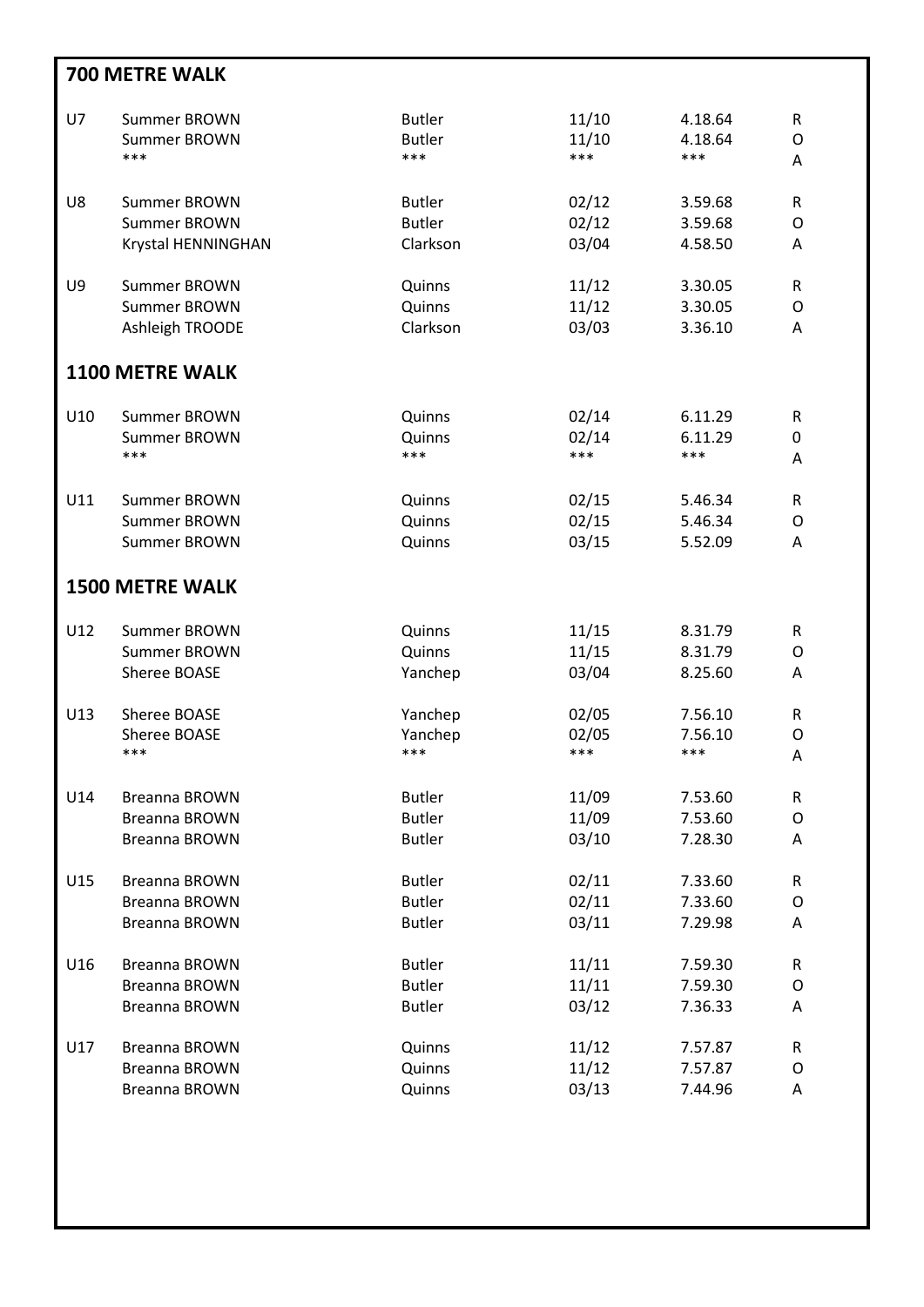# **LONG JUMP**

| U <sub>6</sub> | Chevy BRINKWORTH      | <b>Butler</b> | 10/11 | 3.08m | R |
|----------------|-----------------------|---------------|-------|-------|---|
|                | Chevy BRINKWORTH      | <b>Butler</b> | 10/11 | 3.08m | O |
|                | <b>Hayley SMITH</b>   | Mindarie      | 02/08 | 2.68m | Α |
| U7             | Keira STREET          | Yanchep       | 12/14 | 3.12m | R |
|                | <b>Keira STREET</b>   | Yanchep       | 12/14 | 3.12m | O |
|                | ***                   | ***           | ***   | ***   | A |
| U8             | Danielle CANN         | Clarkson      | 02/08 | 3.52m | R |
|                | Danielle CANN         | Clarkson      | 02/08 | 3.52m | O |
|                | ***                   | ***           | ***   | ***   | A |
| U9             | Samara SALLIE         | Yanchep       | 01/16 | 3.70m | R |
|                | Samara SALLIE         | Yanchep       | 01/16 | 3.70m | O |
|                | Samara SALLIE         | Yanchep       | 03/16 | 3.85m | A |
| U10            | Samara SALLIE         | Yanchep       | 01/17 | 4.34m | R |
|                | Samara SALLIE         | Yanchep       | 01/17 | 4.34m | O |
|                | Samara SALLIE         | Yanchep       | 03/17 | 4.26m | A |
| U11            | Omeara LOUANGE        | Mindarie      | 02/13 | 4.48m | R |
|                | Omeara LOUANGE        | Mindarie      | 02/13 | 4.48m | O |
|                | ***                   | ***           | ***   | ***   | Α |
| U12            | Omeara LOUANGE        | Mindarie      | 11/13 | 4.79m | R |
|                | Omeara LOUANGE        | Mindarie      | 11/13 | 4.79m | O |
|                | Omeara LOUANGE        | Mindarie      | 03/14 | 4.88m | A |
| U13            | Omeara LOUANGE        | Mindarie      | 02/15 | 5.55m | R |
|                | Omeara LOUANGE        | Mindarie      | 02/15 | 5.55m | O |
|                | Omeara LOUANGE        | Mindarie      | 03/15 | 5.34m | Α |
| U14            | Omeara LOUANGE        | Mindarie      | 01/16 | 5.30m | R |
|                | Omeara LOUANGE        | Mindarie      | 01/16 | 5.30m | O |
|                | Omeara LOUANGE        | Mindarie      | 03/16 | 5.35m | A |
| U15            | Omeara LOUANGE        | Mindarie      | 11/16 | 5.44m | R |
|                | Omeara LOUANGE        | Mindarie      | 11/16 | 5.44m | O |
|                | Omeara LOUANGE        | Mindarie      | 03/17 | 5.62m | Α |
| U16            | <b>Ashlee EDWARDS</b> | Quinns        | 02/14 | 4.90m | R |
|                | <b>Ashlee EDWARDS</b> | Quinns        | 02/14 | 4.90m | 0 |
|                | Ashlee EDWARDS        | Quinns        | 03/14 | 4.85m | Α |
| U17            | <b>Ashlee EDWARDS</b> | Quinns        | 12/14 | 4.92m | R |
|                | <b>Ashlee EDWARDS</b> | Quinns        | 12/14 | 4.92m | O |
|                | ***                   | ***           | ***   | ***   | Α |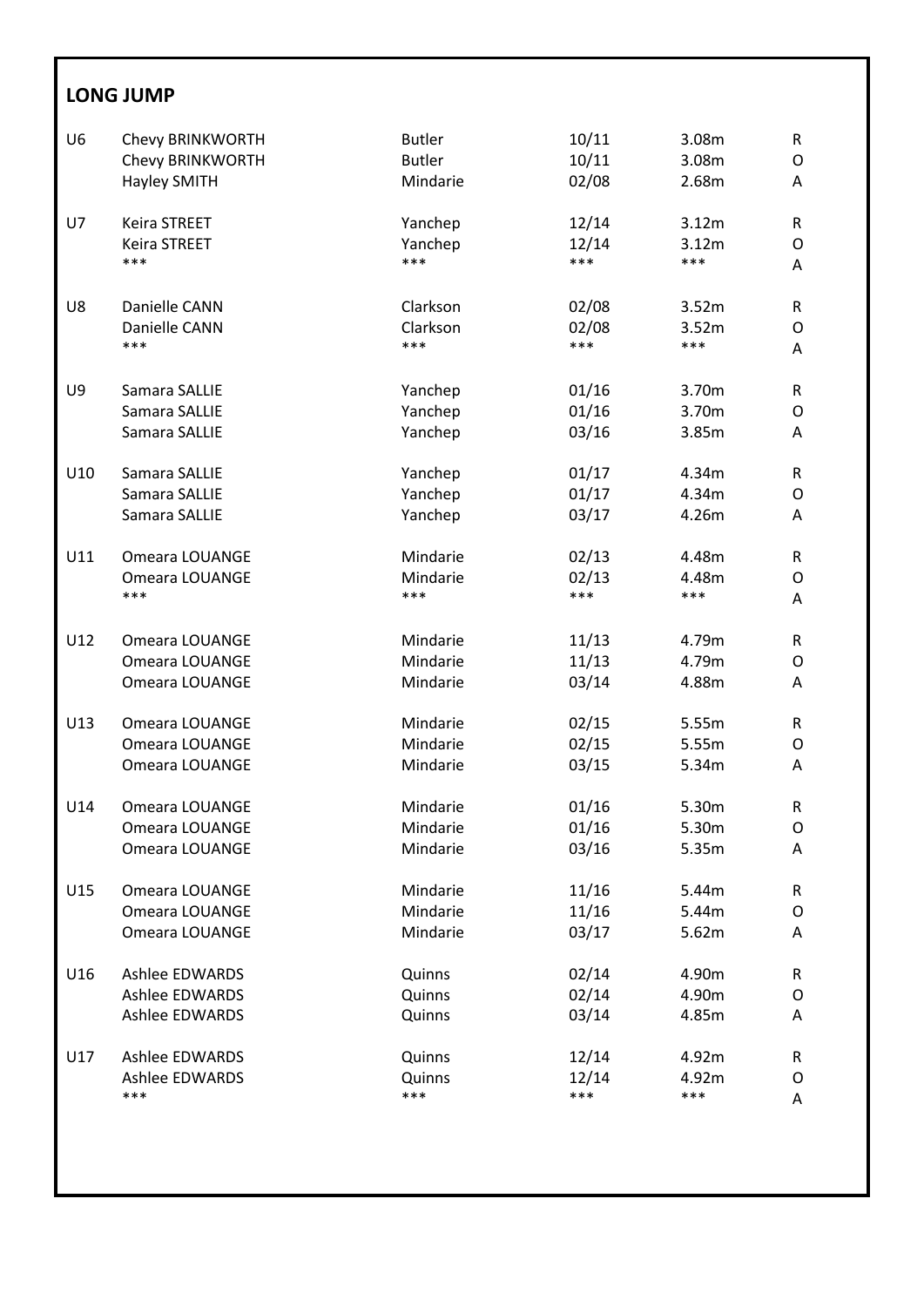#### **TRIPLE JUMP**

| U10 | Samara SALLIE          | Yanchep  | 02/17 | 9.10m  | $\mathsf{R}$ |
|-----|------------------------|----------|-------|--------|--------------|
|     | Samara SALLIE          | Yanchep  | 02/17 | 9.10m  | O            |
|     | Samara SALLIE          | Yanchep  | 03/17 | 9.40m  | A            |
| U11 | Omeara LOUANGE         | Mindarie | 02/13 | 9.26m  | $\mathsf{R}$ |
|     | Omeara LOUANGE         | Mindarie | 02/13 | 9.26m  | O            |
|     | Omeara LOUANGE         | Mindarie | 03/13 | 9.32m  | A            |
| U12 | Omeara LOUANGE         | Mindarie | 02/14 | 9.95m  | R            |
|     | Omeara LOUANGE         | Mindarie | 02/14 | 9.95m  | O            |
|     | Omeara LOUANGE         | Mindarie | 03/14 | 10.26m | A            |
| U13 | Omeara LOUANGE         | Mindarie | 02/15 | 10.88m | R            |
|     | Omeara LOUANGE         | Mindarie | 02/15 | 10.88m | 0            |
|     | Omeara LOUANGE         | Mindarie | 03/15 | 11.37m | A            |
| U14 | Omeara LOUANGE         | Mindarie | 02/16 | 11.28m | $\mathsf{R}$ |
|     | Omeara LOUANGE         | Mindarie | 02/16 | 11.28m | O            |
|     | Omeara LOUANGE         | Mindarie | 02/16 | 10.98m | A            |
| U15 | Omeara LOUANGE         | Mindarie | 12/16 | 11.50m | $\mathsf{R}$ |
|     | Omeara LOUANGE         | Mindarie | 12/16 | 11.50m | O            |
|     | Omeara LOUANGE         | Mindarie | 03/17 | 11.54m | A            |
| U16 | <b>Kendra CAMPBELL</b> | Yanchep  | 10/12 | 10.64m | R.           |
|     | Kendra CAMPBELL        | Yanchep  | 10/12 | 10.64m | O            |
|     | <b>Chloe PARKER</b>    | Yanchep  | 03/17 | 9.95m  | A            |
| U17 | Kendra CAMPBELL        | Yanchep  | 10/13 | 10.12m | R            |
|     | Kendra CAMPBELL        | Yanchep  | 10/13 | 10.12m | O            |
|     | ***                    | ***      | ***   | ***    | Α            |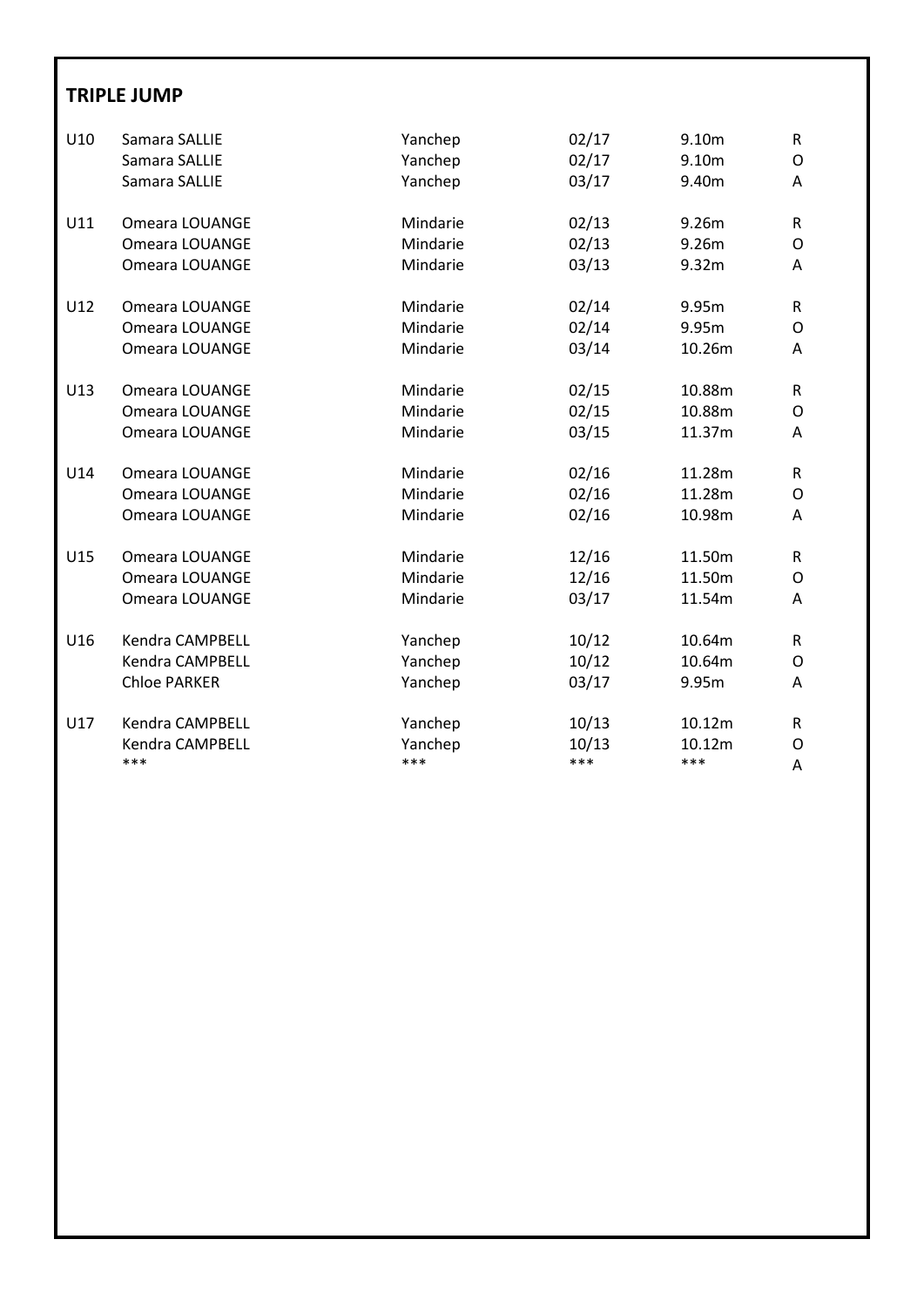# **SCISSORS**

| U8  | Olivia WILLIAMS         | Clarkson      | 02/16 | 1.02m | R           |
|-----|-------------------------|---------------|-------|-------|-------------|
|     | Olivia WILLIAMS         | Clarkson      | 02/16 | 1.02m | O           |
|     | ***                     | ***           | ***   | ***   | A           |
| U9  | Samara SALLIE           | Yanchep       | 11/15 | 1.17m | R           |
|     | Samara SALLIE           | Yanchep       | 11/15 | 1.17m | 0           |
|     | Cara DZIEGIELEWSKI      | Yanchep       | 03/17 | 1.06m | A           |
| U10 | Mignon CRONJE           | Mindarie      | 02/16 | 1.29m | R           |
|     | Mignon CRONJE           | Mindarie      | 02/16 | 1.29m | O           |
|     | Mignon CRONJE           | Mindarie      | 03/16 | 1.19m | A           |
| U11 | Omeara LOUANGE          | Mindarie      | 01/13 | 1.28m | $\mathsf R$ |
|     | Omeara LOUANGE          | Mindarie      | 01/13 | 1.28m | O           |
|     | Susan HILL              | Clarkson      | 02/03 | 1.24m | A           |
|     | <b>HIGH JUMP</b>        |               |       |       |             |
| U11 | Mignon CRONJE           | Mindarie      | 11/16 | 1.37m | R           |
|     | <b>Mignon CRONJE</b>    | Mindarie      | 11/16 | 1.37m | O           |
|     | Mignon CRONJE           | Mindarie      | 03/17 | 1.40m | A           |
| U12 | <b>Isabel EDWARDS</b>   | Yanchep       | 01/16 | 1.39m | R           |
|     | <b>Isabel EDWARDS</b>   | Yanchep       | 01/16 | 1.39m | O           |
|     | <b>Madison KINGSTON</b> | <b>Butler</b> | 03/15 | 1.43m | A           |
| U13 | <b>Madison KINGSTON</b> | <b>Butler</b> | 10/15 | 1.56m | R           |
|     | <b>Madison KINGSTON</b> | <b>Butler</b> | 10/15 | 1.56m | O           |
|     | Omeara LOUANGE          | Mindarie      | 03/15 | 1.54m | Α           |
|     | <b>Madison KINGSTON</b> | <b>Butler</b> | 03/16 | 1.54m | A           |
| U14 | Omeara LOUANGE          | Mindarie      | 01/16 | 1.56m | R           |
|     | Omeara LOUANGE          | Mindarie      | 01/16 | 1.56m | O           |
|     | Omeara LOUANGE          | Mindarie      | 03/16 | 1.55m | Α           |
| U15 | Omeara LOUANGE          | Mindarie      | 02/17 | 1.58m | R           |
|     | Omeara LOUANGE          | Mindarie      | 02/17 | 1.58m | O           |
|     | Omeara LOUANGE          | Mindarie      | 03/17 | 1.65m | Α           |
| U16 | Jenna WOODMAN           | Mindarie      | 02/16 | 1.43m | R           |
|     | <b>Courtney PARKER</b>  | Yanchep       | 11/13 | 1.43m | R           |
|     | Jenna WOODMAN           | Mindarie      | 02/16 | 1.43m | 0           |
|     | <b>Courtney PARKER</b>  | Yanchep       | 11/13 | 1.43m | 0           |
|     | <b>Chloe PARKER</b>     | Yanchep       | 03/17 | 1.47m | Α           |
| U17 | Dina DE RUYTER          | Mindarie      | 11/13 | 1.44m | R           |
|     | Dina DE RUYTER          | Mindarie      | 11/13 | 1.44m | 0           |
|     | ***                     | ***           | ***   | ***   | A           |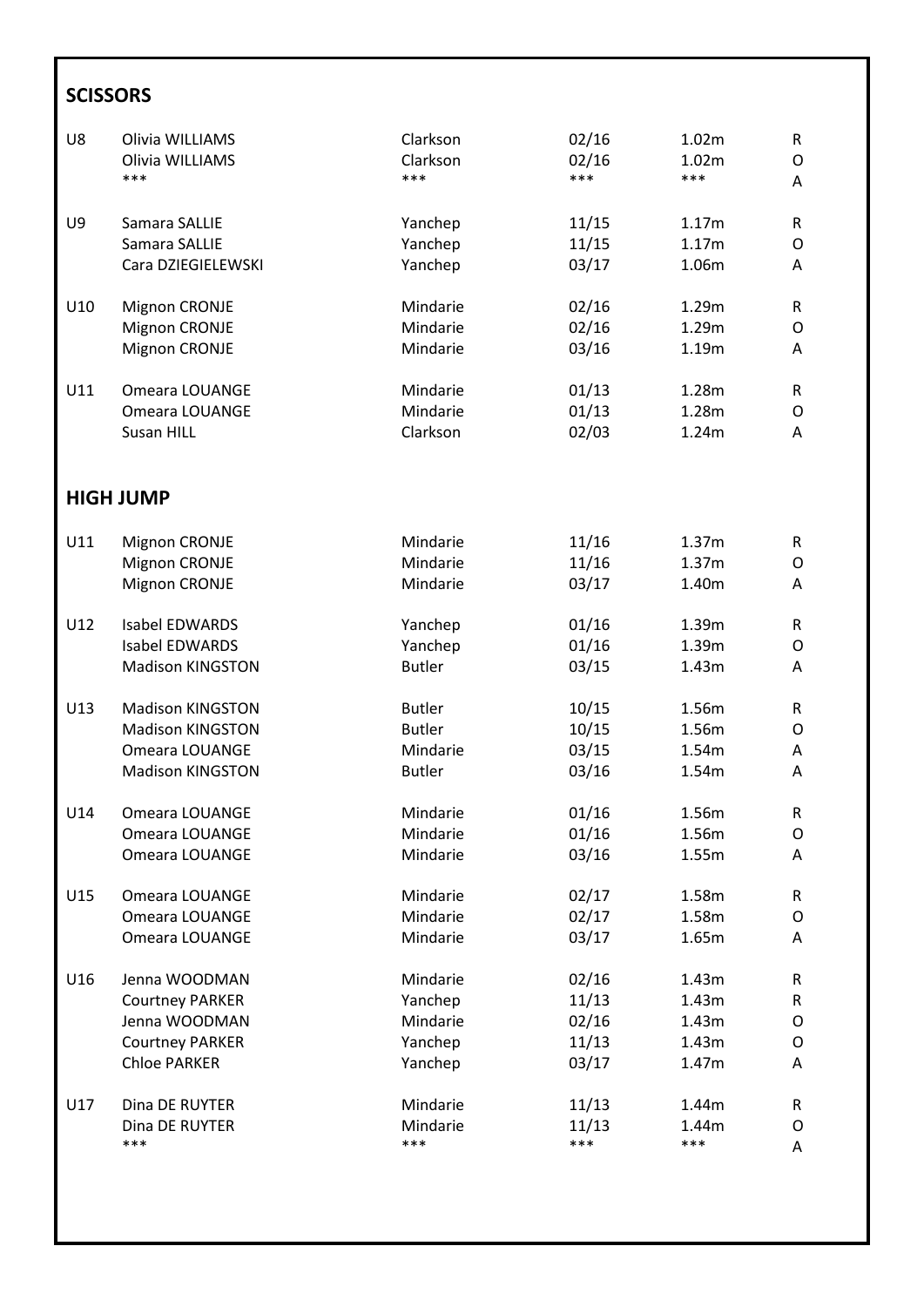# **VORTEX**

| U <sub>6</sub> | Kaydee VAN DEVENTER    | Mindarie      | 02/17 | 13.50m | ${\sf R}$ |  |  |
|----------------|------------------------|---------------|-------|--------|-----------|--|--|
|                | Kaydee VAN DEVENTER    | Mindarie      | 02/17 | 13.50m | O         |  |  |
|                | ***                    | ***           | ***   | ***    | A         |  |  |
| U7             | Peytton WENTHOLT       | <b>Butler</b> | 12/16 | 17.95m | R         |  |  |
|                | Peytton WENTHOLT       | <b>Butler</b> | 12/16 | 17.95m | O         |  |  |
|                | ***                    | ***           | ***   | ***    | A         |  |  |
|                | <b>TURBO JAVELIN</b>   |               |       |        |           |  |  |
| U <sub>6</sub> | Chevy BRINKWORTH       | <b>Butler</b> | 11/11 | 8.00m  | ${\sf R}$ |  |  |
|                | Chevy BRINKWORTH       | <b>Butler</b> | 11/11 | 8.00m  | O         |  |  |
|                | ***                    | ***           | ***   | ***    | A         |  |  |
| U7             | Jordan WOODMAN         | Mindarie      | 11/10 | 10.30m | R         |  |  |
|                | Jordan WOODMAN         | Mindarie      | 11/10 | 10.30m | O         |  |  |
|                | ***                    | ***           | ***   | ***    | A         |  |  |
| U8             | Jordan WOODMAN         | Mindarie      | 02/12 | 15.20m | R         |  |  |
|                | Jordan WOODMAN         | Mindarie      | 02/12 | 15.20m | O         |  |  |
|                | Jordan WOODMAN         | Mindarie      | 03/12 | 17.93m | A         |  |  |
| U9             | Jasmine KEMPA          | Yanchep       | 01/05 | 18.01m | R         |  |  |
|                | Jasmine KEMPA          | Yanchep       | 01/05 | 18.01m | O         |  |  |
|                | Jordan WOODMAN         | Mindarie      | 03/13 | 18.34m | Α         |  |  |
| JAVELIN 400g   |                        |               |       |        |           |  |  |
| U10            | <b>Delaney SMITH</b>   | Quinns        | 10/09 | 20.75m | R         |  |  |
|                | <b>Delaney SMITH</b>   | Quinns        | 10/09 | 20.75m | O         |  |  |
|                | ***                    | ***           | ***   | ***    | A         |  |  |
| U11            | Danielle WILKES-LAWSON | Yanchep       | 01/05 | 22.73m | $\sf R$   |  |  |
|                | Danielle WILKES-LAWSON | Yanchep       | 01/05 | 22.73m | O         |  |  |
|                | Jordan WOODMAN         | Mindarie      | 03/15 | 24.84m | A         |  |  |
| U12            | Jordan WOODMAN         | Mindarie      | 02/16 | 30.12m | ${\sf R}$ |  |  |
|                | Jordan WOODMAN         | Mindarie      | 02/16 | 30.12m | O         |  |  |
|                | Jordan WOODMAN         | Mindarie      | 03/16 | 33.11m | Α         |  |  |
| U13            | Jordan WOODMAN         | Mindarie      | 10/16 | 36.10m | R         |  |  |
|                | Jordan WOODMAN         | Mindarie      | 10/16 | 36.10m | O         |  |  |
|                | Jordan WOODMAN         | Mindarie      | 03/17 | 33.00m | A         |  |  |
| U14            | Delaney SMITH          | Quinns        | 11/13 | 37.81m | ${\sf R}$ |  |  |
|                | <b>Delaney SMITH</b>   | Quinns        | 11/13 | 37.81m | O         |  |  |
|                | <b>Delaney SMITH</b>   | Quinns        | 03/14 | 37.46m | A         |  |  |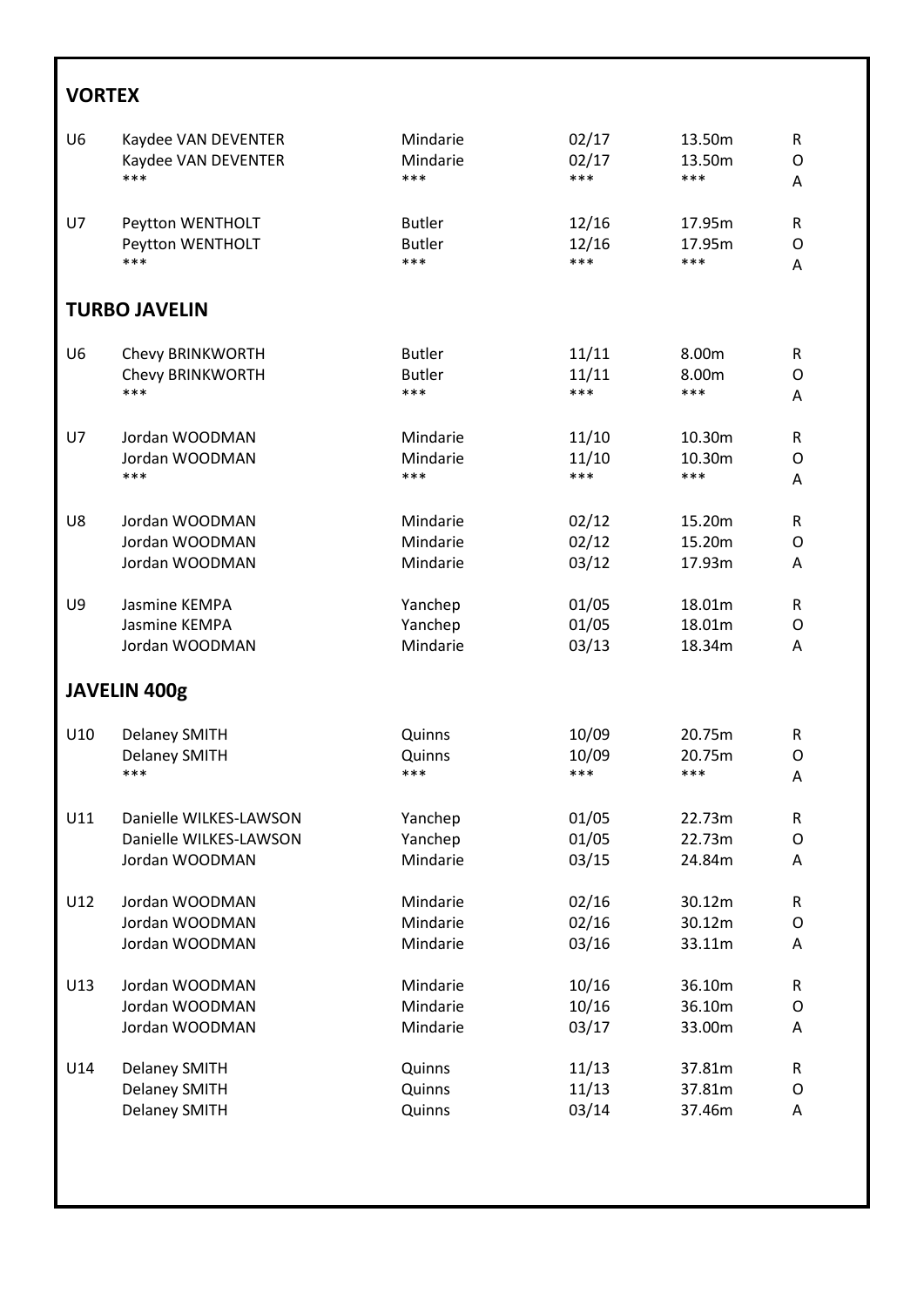# **JAVELIN 500g**

| U15 | <b>Delaney SMITH</b> | Quinns  | 02/15 | 42.42m | ${\sf R}$ |
|-----|----------------------|---------|-------|--------|-----------|
|     | <b>Delaney SMITH</b> | Quinns  | 02/15 | 42.42m | O         |
|     | <b>Delaney SMITH</b> | Quinns  | 02/15 | 41.59m | A         |
| U16 | <b>Delaney SMITH</b> | Quinns  | 10/15 | 41.41m | R         |
|     | <b>Delaney SMITH</b> | Quinns  | 10/15 | 41.41m | O         |
|     | <b>Delaney SMITH</b> | Quinns  | 03/16 | 42.00m | A         |
| U17 | <b>Delaney SMITH</b> | Quinns  | 02/17 | 45.66m | R         |
|     | <b>Delaney SMITH</b> | Quinns  | 02/17 | 45.66m | O         |
|     | <b>Delaney SMITH</b> | Quinns  | 03/17 | 42.14m | A         |
|     | <b>JAVELIN 600g</b>  |         |       |        |           |
| U14 | Sheree BOASE         | Yanchep | 02/06 | 28.11m | R         |
|     | Sheree BOASE         | Yanchep | 02/06 | 28.11m | 0         |
|     | Sheree BOASE         | Yanchep | 03/06 | 30.73m | Α         |
| U15 | Sheree BOASE         | Yanchep | 03/07 | 32.59m | R         |
|     | Sheree BOASE         | Yanchep | 03/07 | 32.59m | O         |
|     | Sheree BOASE         | Yanchep | 03/07 | 37.15m | A         |
| U16 | Sheree BOASE         | Yanchep | 02/08 | 32.75m | R         |
|     | Sheree BOASE         | Yanchep | 02/08 | 32.75m | O         |
|     | Sheree BOASE         | Yanchep | 03/08 | 36.77m | A         |
| U17 | Sheree BOASE         | Yanchep | 02/09 | 36.59m | R         |
|     | Sheree BOASE         | Yanchep | 02/09 | 36.59m | O         |
|     | ***                  | ***     | ***   | ***    | Α         |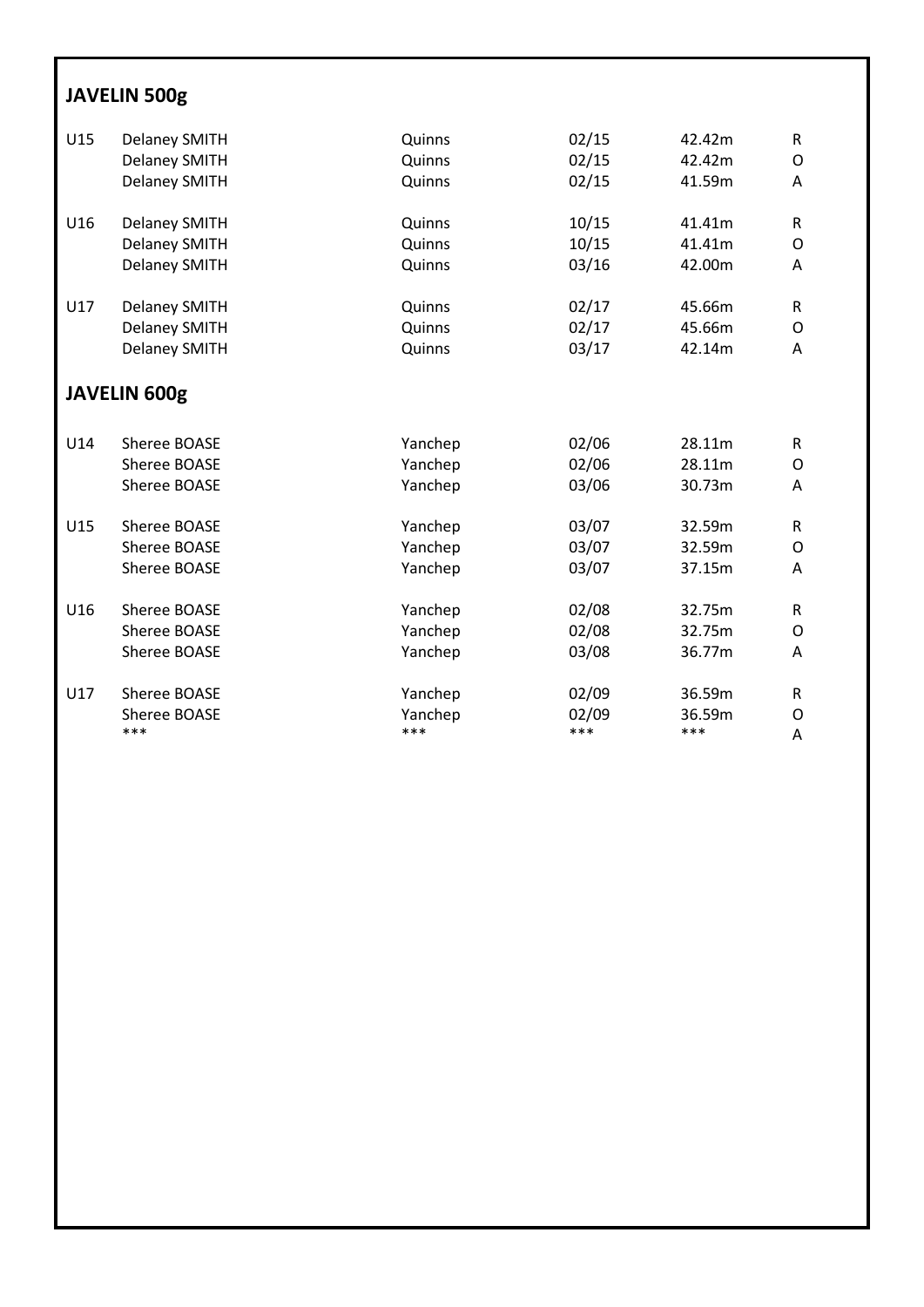| DISCUS 350g    |                      |               |       |        |              |  |  |
|----------------|----------------------|---------------|-------|--------|--------------|--|--|
| U <sub>6</sub> | <b>Crestin EVA</b>   | Mindarie      | 11/10 | 8.40m  | R            |  |  |
|                | <b>Crestin EVA</b>   | Mindarie      | 11/10 | 8.40m  | O            |  |  |
|                | ***                  | ***           | ***   | ***    | Α            |  |  |
| U7             | Peytton WENTHOLT     | <b>Butler</b> | 01/17 | 13.06m | R            |  |  |
|                | Peytton WENTHOLT     | <b>Butler</b> | 01/17 | 13.06m | O            |  |  |
|                | Lilliana SHELTON     | Yanchep       | 03/17 | 12.98m | Α            |  |  |
|                | DISCUS 500g          |               |       |        |              |  |  |
| U8             | Chelsea OAKES        | Quinns        | 02/10 | 16.27m | R            |  |  |
|                | Chelsea OAKES        | Quinns        | 02/10 | 16.27m | O            |  |  |
|                | Jordan WOODMAN       | Mindarie      | 03/12 | 14.38m | Α            |  |  |
| U9             | Samara SALLIE        | Yanchep       | 02/16 | 18.55m | R            |  |  |
|                | Samara SALLIE        | Yanchep       | 02/16 | 18.55m | O            |  |  |
|                | Taya WOODHOUSE       | Mindarie      | 03/04 | 17.54m | A            |  |  |
| U10            | Delaney SMITH        | Quinns        | 02/10 | 21.36m | R            |  |  |
|                | <b>Delaney SMITH</b> | Quinns        | 02/10 | 21.36m | O            |  |  |
|                | ***                  | ***           | ***   | ***    | Α            |  |  |
|                | DISCUS 750g          |               |       |        |              |  |  |
| U11            | Ashleigh TROODE      | Clarkson      | 02/05 | 21.34m | R            |  |  |
|                | Ashleigh TROODE      | Clarkson      | 02/05 | 21.34m | O            |  |  |
|                | ***                  | ***           | ***   | ***    | A            |  |  |
| U12            | Jordan WOODMAN       | Mindarie      | 12/15 | 23.80m | R            |  |  |
|                | Kaitlyn BEATON       | Bayswater     | 12/09 | 25.22m | O            |  |  |
|                | Jordan WOODMAN       | Mindarie      | 03/16 | 28.42m | Α            |  |  |
| U13            | Jordan WOODMAN       | Mindarie      | 02/17 | 31.12m | ${\sf R}$    |  |  |
|                | Jordan WOODMAN       | Mindarie      | 02/17 | 31.12m | O            |  |  |
|                | Jordan WOODMAN       | Mindarie      | 03/17 | 31.81m | A            |  |  |
|                | <b>DISCUS 1kg</b>    |               |       |        |              |  |  |
| U14            | <b>Delaney SMITH</b> | Quinns        | 10/13 | 26.86m | $\mathsf{R}$ |  |  |
|                | <b>Delaney SMITH</b> | Quinns        | 10/13 | 26.86m | O            |  |  |
|                | <b>Delaney SMITH</b> | Quinns        | 03/14 | 26.67m | Α            |  |  |
| U15            | <b>Yasmin FURSE</b>  | Quinns        | 02/17 | 34.76m | $\mathsf R$  |  |  |
|                | Yasmin FURSE         | Quinns        | 02/17 | 34.76m | O            |  |  |
|                | Yasmin FURSE         | Quinns        | 03/17 | 36.59m | Α            |  |  |
| U16            | <b>Delaney SMITH</b> | Quinns        | 02/16 | 30.46m | ${\sf R}$    |  |  |
|                | <b>Delaney SMITH</b> | Quinns        | 02/16 | 30.46m | O            |  |  |
|                | Rochelle BARONAS     | Clarkson      | 03/08 | 29.04m | Α            |  |  |
| U17            | Sheree BOASE         | Yanchep       | 11/08 | 32.41m | R            |  |  |
|                | Sheree BOASE         | Yanchep       | 11/08 | 32.41m | O            |  |  |
|                | Tarni KING           | Quinns        | 03/08 | 24.08m | Α            |  |  |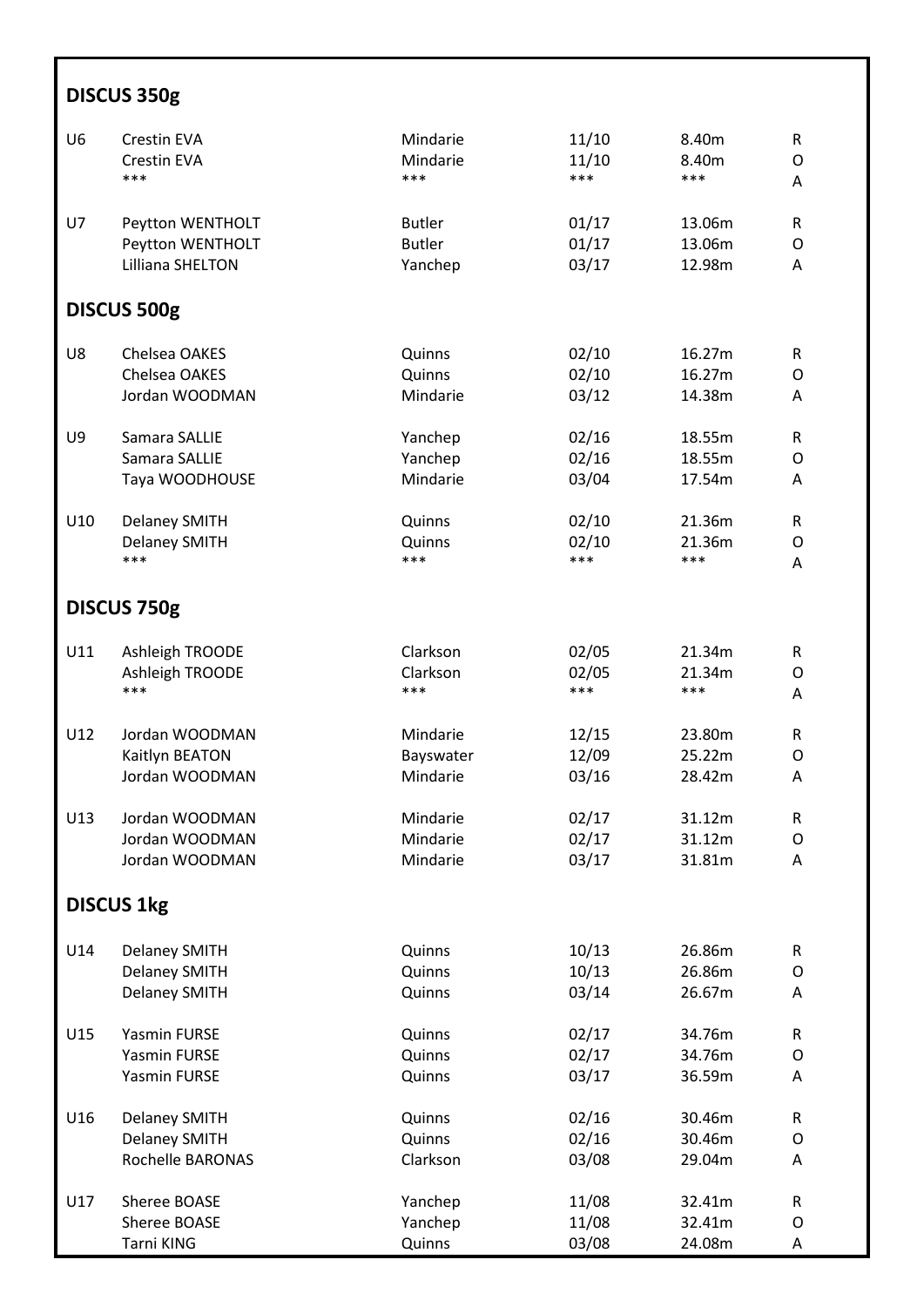|                | <b>SHOT PUT 1kg</b>    |               |       |        |              |  |  |  |
|----------------|------------------------|---------------|-------|--------|--------------|--|--|--|
| U <sub>6</sub> | Chevy BRINKWORTH       | <b>Butler</b> | 02/12 | 4.75m  | R            |  |  |  |
|                | Chevy BRINKWORTH       | <b>Butler</b> | 02/12 | 4.75m  | O            |  |  |  |
|                | ***                    | ***           | ***   | ***    | A            |  |  |  |
| U7             | <b>Bronte FISHWICK</b> | Mindarie      | 12/12 | 6.25m  | R            |  |  |  |
|                | <b>Bronte FISHWICK</b> | Mindarie      | 12/12 | 6.25m  | O            |  |  |  |
|                | <b>Bronte FISHWICK</b> | Mindarie      | 03/10 | 5.63m  | A            |  |  |  |
|                | <b>SHOT PUT 1.5kg</b>  |               |       |        |              |  |  |  |
| U8             | <b>Bronte FISHWICK</b> | Mindarie      | 11/10 | 6.16m  | R            |  |  |  |
|                | <b>Bronte FISHWICK</b> | Mindarie      | 11/10 | 6.16m  | O            |  |  |  |
|                | Jordan WOODMAN         | Mindarie      | 03/12 | 5.98m  | Α            |  |  |  |
|                | <b>SHOT PUT 2kg</b>    |               |       |        |              |  |  |  |
| U9             | <b>Bronte FISHWICK</b> | Mindarie      | 02/12 | 6.12m  | $\mathsf R$  |  |  |  |
|                | <b>Bronte FISHWICK</b> | Mindarie      | 02/12 | 6.12m  | O            |  |  |  |
|                | Taya WOODHOUSE         | Mindarie      | 03/04 | 6.65m  | A            |  |  |  |
| U10            | <b>Bronte FISHWICK</b> | Mindarie      | 02/13 | 7.84m  | R            |  |  |  |
|                | <b>Bronte FISHWICK</b> | Mindarie      | 02/13 | 7.84m  | O            |  |  |  |
|                | <b>Delaney SMITH</b>   | Quinns        | 03/10 | 7.42m  | A            |  |  |  |
| U11            | <b>Bronte FISHWICK</b> | Mindarie      | 02/14 | 8.74m  | R            |  |  |  |
|                | <b>Bronte FISHWICK</b> | Mindarie      | 02/14 | 8.74m  | O            |  |  |  |
|                | Riccania MCALISTER-POI | Quinns        | 03/09 | 8.71m  | A            |  |  |  |
| U12            | Riccania MCALISTER-POI | Quinns        | 12/09 | 10.37m | R            |  |  |  |
|                | Riccania MCALISTER-POI | Quinns        | 12/09 | 10.37m | O            |  |  |  |
|                | Jordan WOODMAN         | Mindarie      | 03/16 | 10.37m | A            |  |  |  |
|                | <b>SHOT PUT 3kg</b>    |               |       |        |              |  |  |  |
| U13            | Taya WOODHOUSE         | Mindarie      | 02/08 | 9.10m  | $\mathsf{R}$ |  |  |  |
|                | Taya WOODHOUSE         | Mindarie      | 02/08 | 9.10m  | O            |  |  |  |
|                | Taya WOODHOUSE         | Mindarie      | 03/08 | 9.65m  | A            |  |  |  |
| U14            | <b>Delaney SMITH</b>   | Quinns        | 11/13 | 10.98m | $\mathsf R$  |  |  |  |
|                | <b>Delaney SMITH</b>   | Quinns        | 11/13 | 10.98m | O            |  |  |  |
|                | <b>Delaney SMITH</b>   | Quinns        | 03/14 | 10.69m | A            |  |  |  |
| U15            | Yasmin FURSE           | Quinns        | 11/16 | 12.47m | $\mathsf R$  |  |  |  |
|                | Yasmin FURSE           | Quinns        | 11/16 | 12.47m | O            |  |  |  |
|                | <b>Delaney SMITH</b>   | Quinns        | 03/15 | 11.95m | A            |  |  |  |
| U16            | <b>Delaney SMITH</b>   | Quinns        | 10/15 | 12.14m | $\mathsf{R}$ |  |  |  |
|                | <b>Delaney SMITH</b>   | Quinns        | 10/15 | 12.14m | O            |  |  |  |
|                | <b>Delaney SMITH</b>   | Quinns        | 03/16 | 11.99m | A            |  |  |  |
| U17            | <b>Delaney SMITH</b>   | Quinns        | 10/16 | 11.52m | $\mathsf R$  |  |  |  |
|                | <b>Delaney SMITH</b>   | Quinns        | 10/16 | 11.52m | O            |  |  |  |
|                | <b>Delaney SMITH</b>   | Quinns        | 03/17 | 11.57m | Α            |  |  |  |